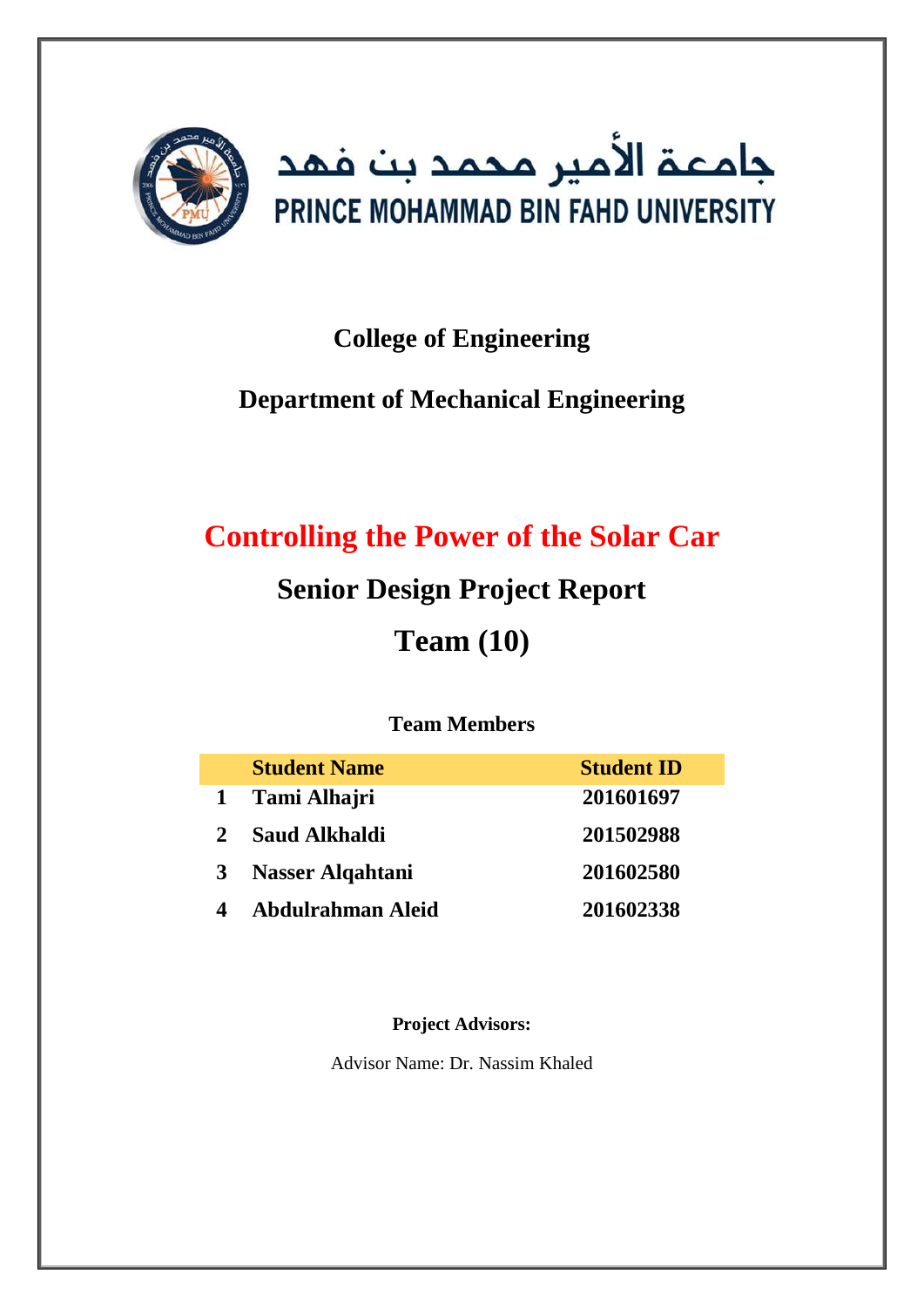#### **Abstract:**

This project aims to control the power of the solar car that intends to produce such a solar car which not only helps in protecting the environment by saving the fuel but also is smart enough to take the burden of the maintenance of the car and staying safe and comfortable for the driver at the same time. The project is to design a smart solar car with monitoring system of its own installed and programmed in it. Arduino compatible controller will be used for this purpose which can be programmed easily and act as monitoring robot. This project is taken up in consideration of current scenario of oil reserves limitations as it is predicted by the experts that it will not last long and sadly our economy majorly depends on the oil which is point to ponder.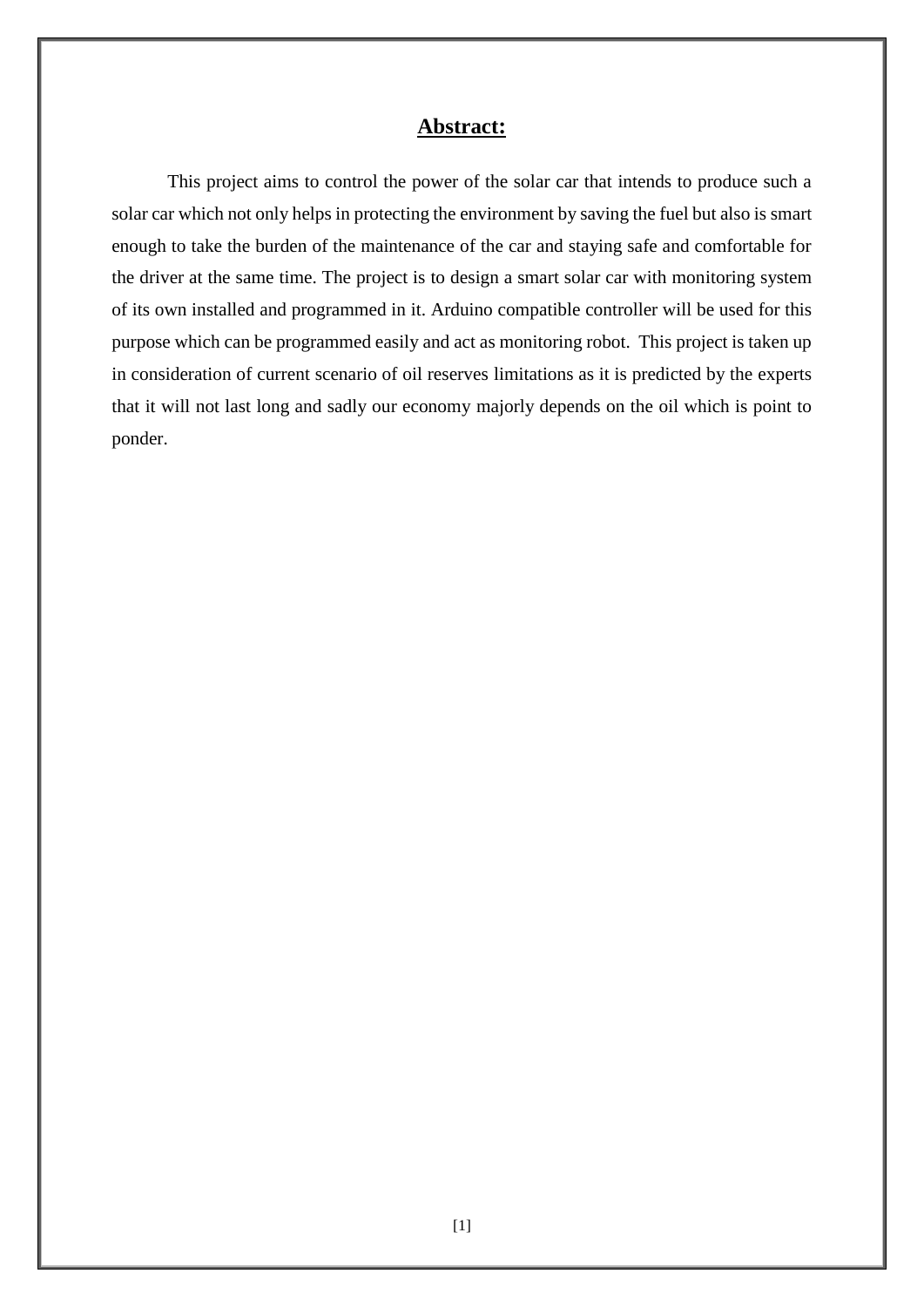#### **ACKNOWLEDGEMENT**

 First of all, we would mention that we are very thankful to Almighty Allah who has blessed us with wisdom, knowledge and courage to achieve what we had promised and provided us the opportunity to fulfill our ambition.

 We are very grateful and would like to express our deepest gratitude to our project supervisor Chair of Mechanical Engineering Department, Dr. Faramarz Djavan Roodi for his help, guidance, his support, continuous encouragement and the confidence he has entrusted upon us. Along with him the constant encouragement and the motivation of our advisor Dr. Nassim Khaled which he inculcated during the course of our work helped us to look forward to the timely completion of our project with more enthusiasm and boost confidence within ourselves. We would also like to express our sincere thanks to all the faculty member of the department who have helped us at times and in many ways and made this whole effort demanding process pleasant.

 In the last we would like to express our acknowledgement to our parents for their everlasting love, dreams and sacrifices they made throughout their lives to make us see this day. We cannot find the appropriate words which could properly describe our appreciation for their endless devotion, support and faith in our abilities in achieving our goal.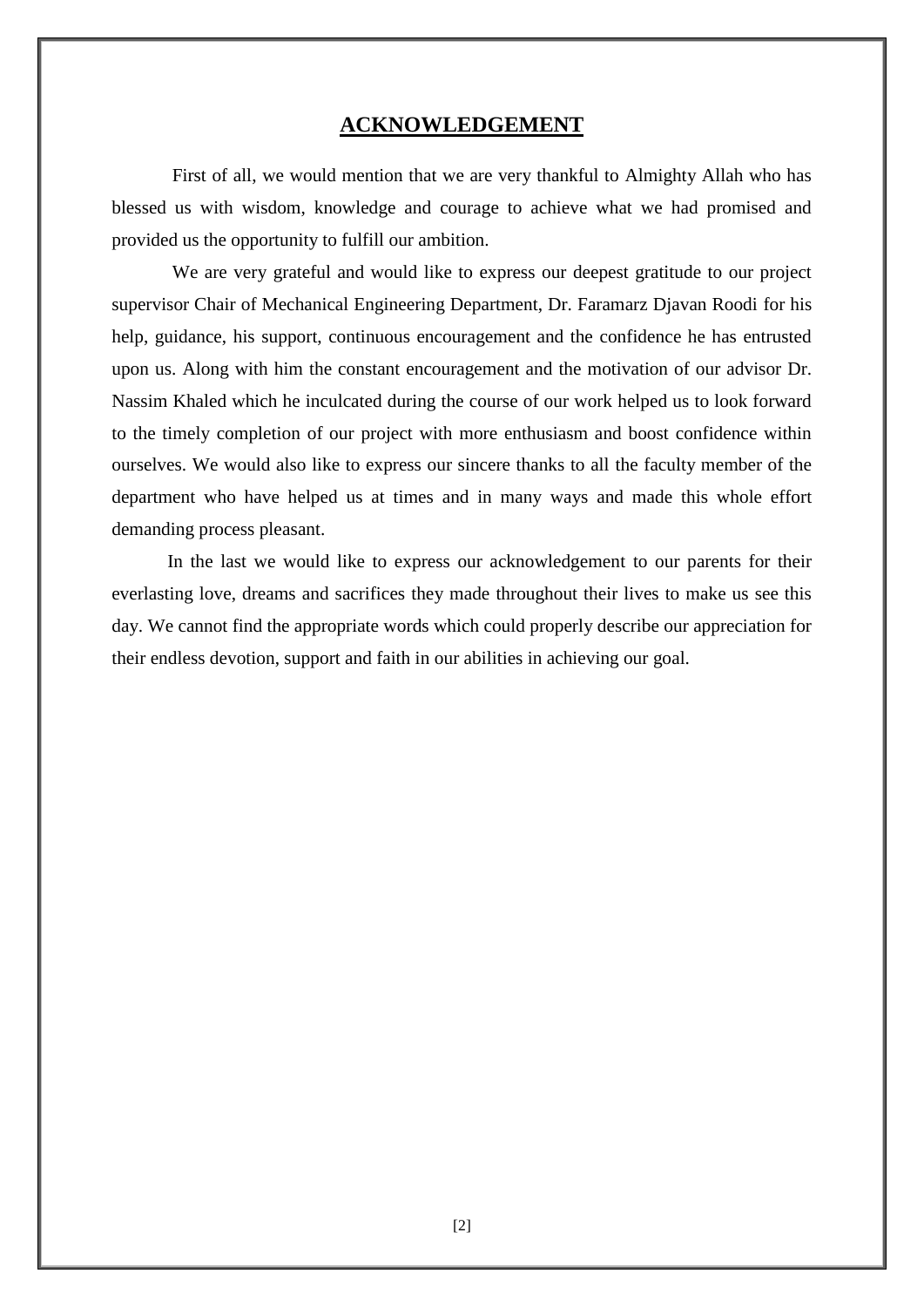# **List of Tables**

| Table# 1.3: Basic Parameters of Solar Car                |    |
|----------------------------------------------------------|----|
| Table#1.3(a): Specification of Controller                | 7  |
| Table#3.2: Engineering Standards                         | 13 |
| Table#3.4: Specifications of Arduino                     | 19 |
| Table#3.4(a): Electrical specification of Current Sensor | 22 |
| Table#3.4(b): Specifications of Voltage Sensor           | 23 |
| Table#3.4(c): Electrical specifications of $LCD$         | 23 |
| Table#3.4(d): Mechanical Characteristics of LCD          | 24 |
| Table#4.1: Voltage Readings                              | 34 |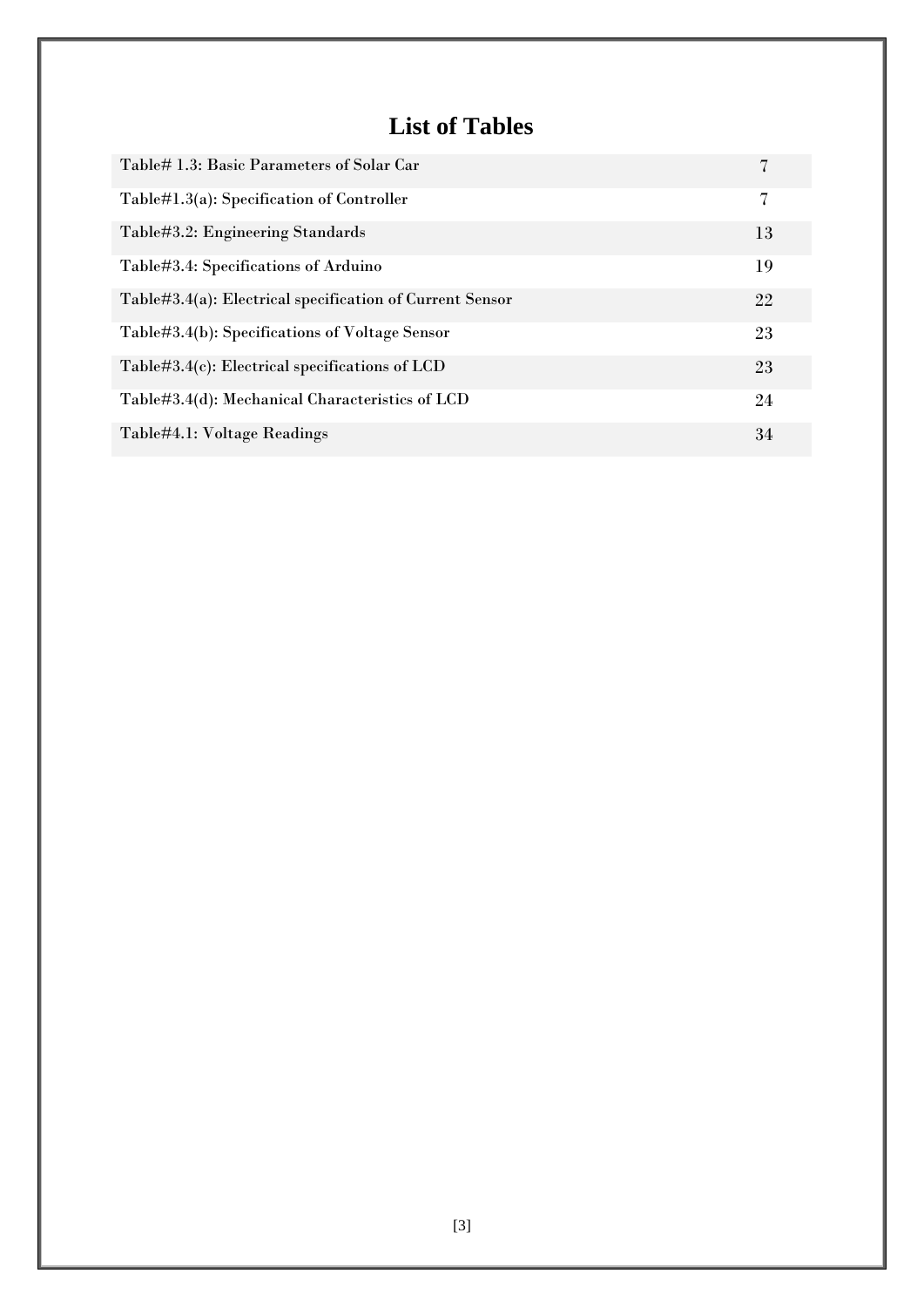# **List of Figures**

| Figure# 1.3: Controllino Mega                                          | $\overline{\mathcal{U}}$ |
|------------------------------------------------------------------------|--------------------------|
| Figure#3.3: Block Diagram showing automatic control system             | 17                       |
| Figure#3.3(a): Block Diagram showing relation of controller with setup | 18                       |
| Figure# 3.4: Arduino Mega                                              | 20                       |
| Figure# $3.4(a)$ : Thermocouple                                        | 22                       |
| Figure# $3.4(b)$ : Current sensor                                      | 22                       |
| Figure# $3.4(c)$ : Voltage sensor                                      | 23                       |
| Figure# 3.4(d): Back view of LCD                                       | 25                       |
| Figure# 3.4(e): Front view of LCD                                      | 25                       |
| Figure# 3.5: Image of Arduino and LCD attached                         | 26                       |
| Figure# 3.5(a): Sample diagram of the concept of the Project           | 27                       |
| Figure# 3.6: CAD Model of Current Sensor                               | 27                       |
| Figure# 3.6(a): CAD Model Voltage Sensor                               | 28                       |
| Figure# 3.6(b): CAD Model LM 35 Sensor                                 | 28                       |
| Figure# 3.6(c): CAD Model Arduino of Mega Controller                   | 29                       |
| Figure# 3.6(d): CAD Model LCD                                          | 30                       |
| Figure# 3.7: Solid Works display LCD                                   | 31                       |
| Figure# 3.7(a):Solid Works display Temperature Sensor                  | 32                       |
| Figure# 3.7(b): Solid works display Arduino Mega                       | 32                       |
| Figure# 4.1: Setup of voltage Sensor Testing                           | 33                       |
| Figure# 4.2: Arduino connected to LCD                                  | 35                       |
| Figure# 4.2(a): Test Results of Sensors and LCD                        | 36                       |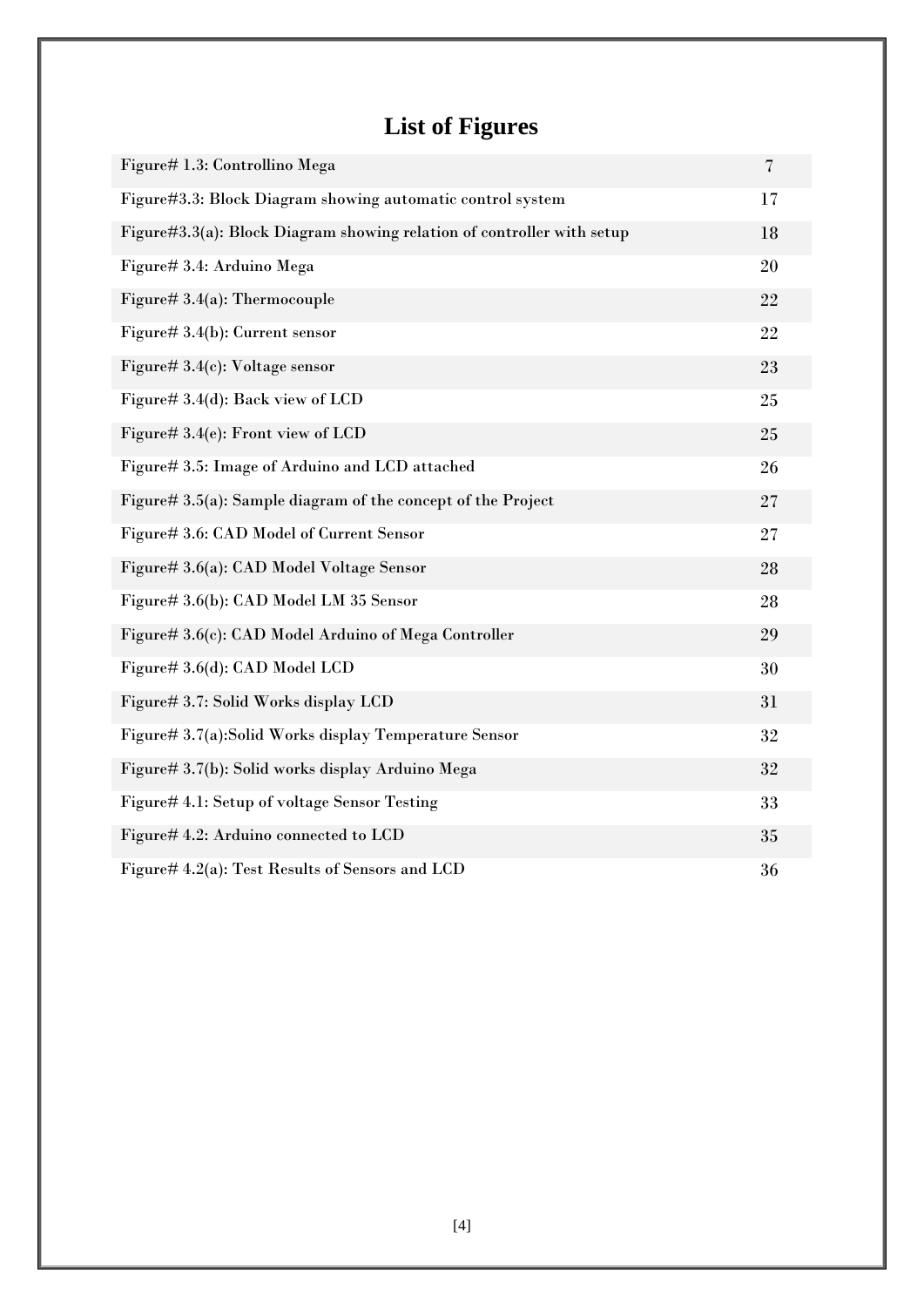# **Table of contents**

| Sr. | <b>Title</b>                                           | Page No. |
|-----|--------------------------------------------------------|----------|
| 1.  | Chapter 1: Introduction                                | 6        |
| 2.  | 1.1 Project Definition                                 | 6        |
| 3.  | 1.2 Project Objectives                                 | 6        |
| 4.  | 1.3 Project Specifications                             | 6        |
| 5.  | 1.4 Project Application                                | 8        |
| 6.  | <b>Chapter 2: Literature Review</b>                    | 9        |
| 7.  | 2.1 Project Background                                 | 9        |
| 8.  | 2.2 Previous Work                                      | 9        |
| 9.  | 2.3 Comparative Work                                   | 10       |
| 10. | <b>Chapter 3: System Design</b>                        | 11       |
| 11. | 3.1 Design constraints and Design Methodology          | 11       |
| 12. | 3.2 Engineering Standards                              | 12       |
| 13. | 3.3 Theory and theoretical Calculations                | 13       |
| 14. | 3.4 Product subsystem and selection of components      | 18       |
| 15. | 3.5 Manufacturing and Assembling                       | 26       |
| 16. | 3.6 CAD Models                                         | 27       |
| 17. | 3.7 Solid Works                                        | 31       |
| 18. | Chapter 4: System Testing & Analysis                   | 33       |
| 19. | 4.1 Voltage Sensor Testing                             | 33       |
| 20. | 4.2: Temperature & Humidity Testing                    | 35       |
| 21. | <b>Chapter 5 Conclusion and Future Recommendations</b> | 37       |
| 22. | 5.1 Conclusion                                         | 37       |
| 23. | 5.2 Future Recommendation                              | 37       |
| 16. | References                                             | 39       |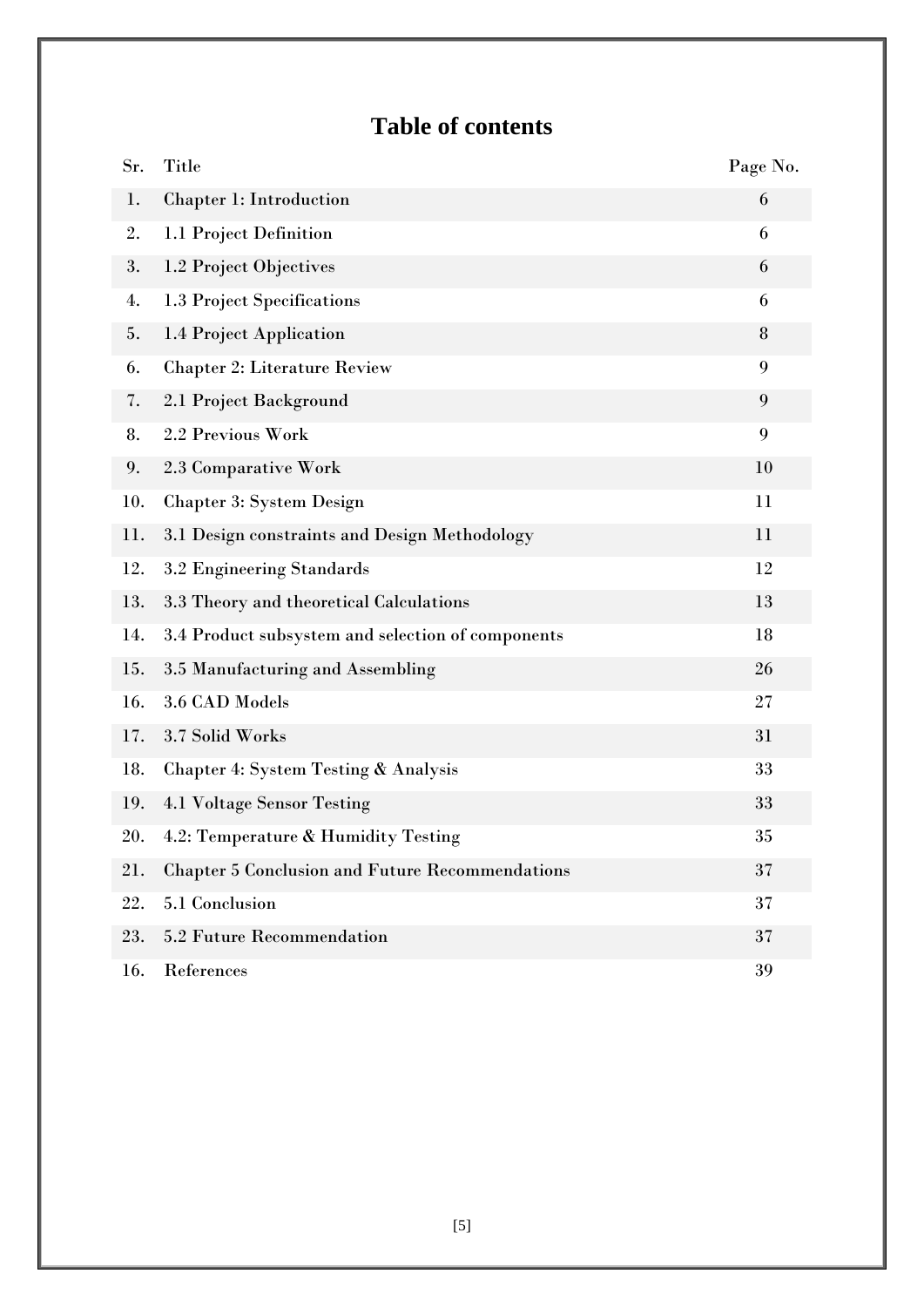# **Chapter 1: Introduction**

## **1.1: Project Definition**

This project controlling the power of the solar car intends to produce such a solar car which not only helps in protecting the environment by saving the fuel but also is smart enough to take the burden of the maintenance of the car and staying safe and comfortable for the driver at the same time. The project is to build a smart solar car or in other words a solar car with monitoring system of its own installed and programmed in it. For this purpose Arduino compatible controller will be used which can be programmed easily and act as monitoring robot. To make the solar car safe and smart we will be adding the 1). Motor controller to keep check of the power or voltages produced and utilized either from solar panel or from battery, 2). Cruise control to move at a constant speed resulting in less power intake, 3). Automated steering to maintain the direction of the car at constant speed with the help of front camera, 4). Temperature sensor to keep a check on the temperature of the engine. Many features according to the demand and requirement of the project can included or excluded in future during execution phase of the project.

## **1.2: Project Objectives**

Our project is based on the following objectives:

- \* To build a solar car which can overcome the issue of unnecessary fuel consumption
- To build a solar car free of emission and cause no pollution
- To build an environment friendly solar car
- To build a smart solar car with vehicle monitoring system
- $\bullet$  To build a solar car which is safe and comfortable for routine use
- To build a customized solar car which have its own controller and sensors programmed specifically for itself

## **1.3: Project Specifications**

This project is part of university project solar car there have been different groups involved and each group is assigned with a different car part. So to be in accordance with that there are basic parameters to be kept in mind which are as follows.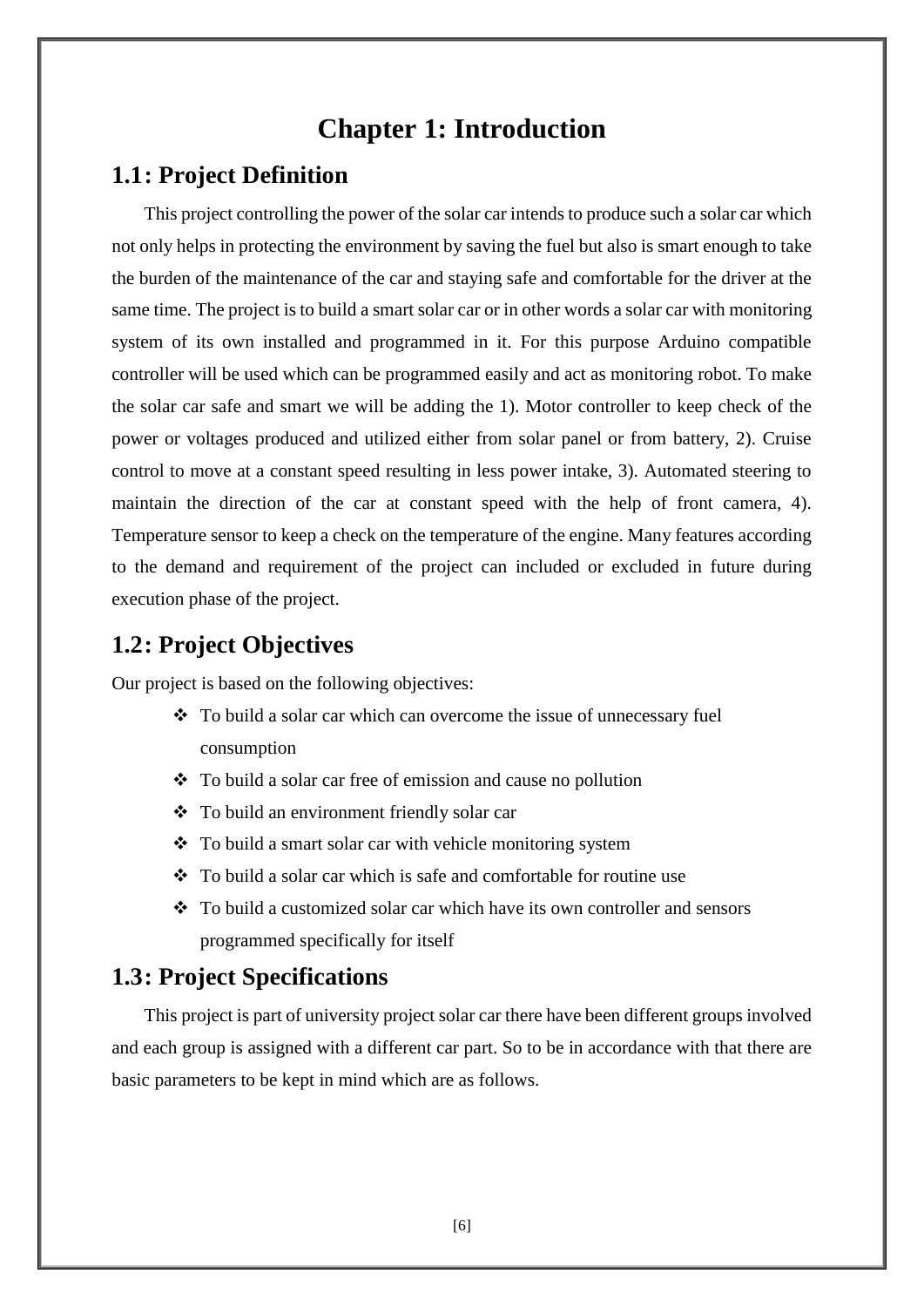| <b>Table# 1.3: Basic Parameters of Solar Car</b> |                        |  |  |
|--------------------------------------------------|------------------------|--|--|
| <b>CHARACTERISTICS</b>                           | <b>SPECIFICATIONS</b>  |  |  |
| Vehicle type                                     | 2 seat solar car       |  |  |
| Drive form                                       | Rear wheel drive       |  |  |
| Brake system                                     | Hydraulic brake system |  |  |
| <b>Battery</b>                                   | 16kWh                  |  |  |
| Maximum speed                                    | $80 \text{ km/h}$      |  |  |
| Area Solar panel                                 | 4m <sup>2</sup>        |  |  |
| Weight of the car                                | 400 kg approx.         |  |  |
| <b>Dimensions</b>                                | $5*2*1.5m$             |  |  |

As this project intends to produce a modified solar car with commissioned controller which will make this solar car smart enough to monitor and act accordingly. With the help of this controller current is monitored and controlled to avoid any hazards and accidents. Following is the image and specifications of the controller that will be used:



**Figure# 1.3: Controllino Mega**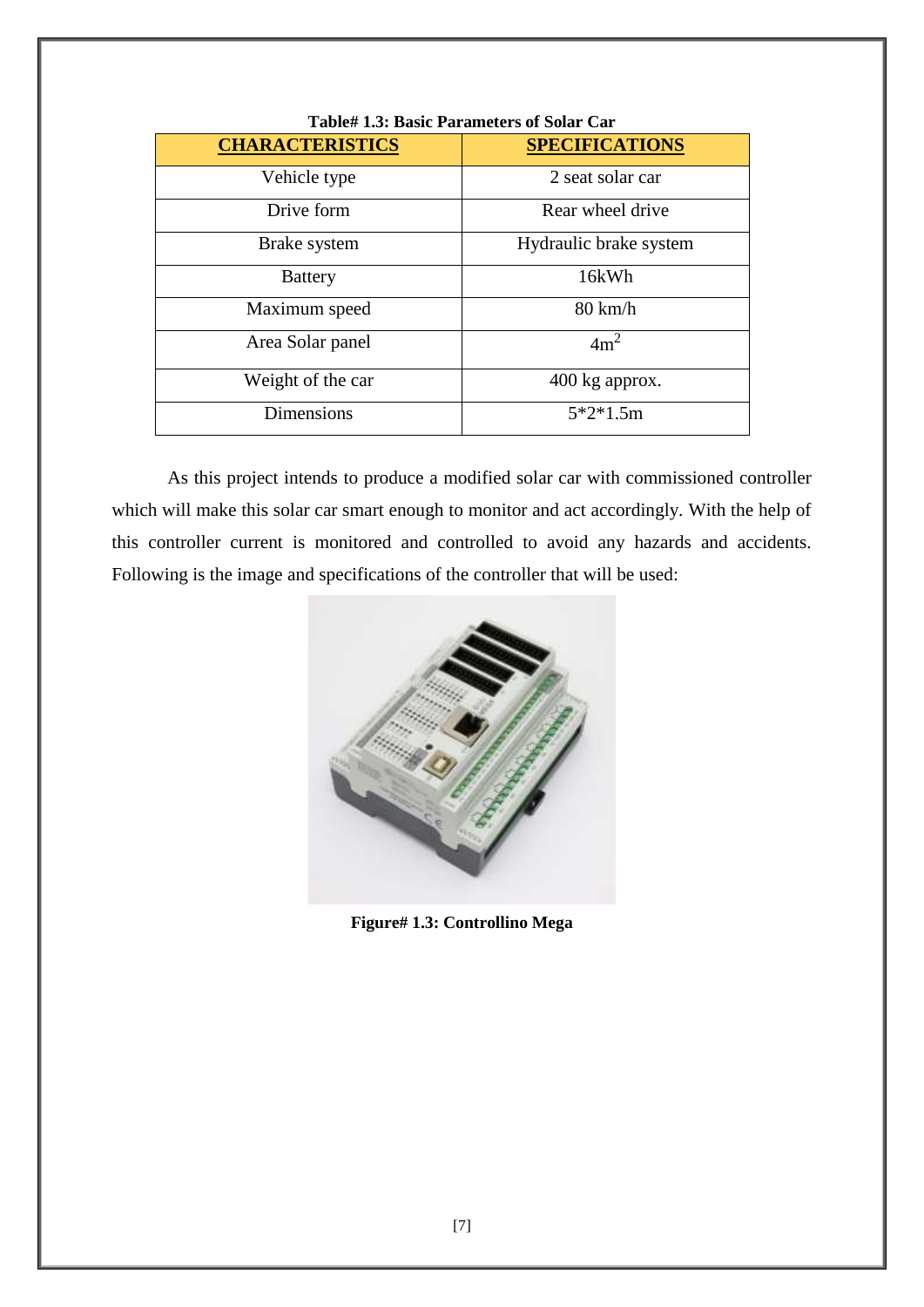| <b>Characteristics</b> | <b>Description</b>                                 |  |
|------------------------|----------------------------------------------------|--|
| Output current         | Max 30A                                            |  |
| Relays                 | 16x relay outputs @ 6A max                         |  |
| Digital Outputs        | 24 outputs (high side $\&$ half bridge $\&$ 12V or |  |
|                        | $24V \omega$ 2A max                                |  |
| Analog/Digital Inputs  | 16 Analog/Digital inputs $& 5$ digital inputs      |  |
| Microcontroller        | Clock Speed @ 16MHz, Arduino compatible            |  |
| <b>RTC</b>             | Real time clock integrated                         |  |

#### **Table#1.3(a): Specification of Controller**

# **1.4: Project Applications**

The main application of this project are:

- Controlling system of solar car can be used in other solar powered applications with some modifications.
- Controlling system of solar car can be used in solar tracking panels with required alterations
- Smart solar cars can be used in world solar car race challenge
- Smart solar cars can be used domestically as regular cars
- Smart solar car controlling systems can be used to raise the awareness of environment friendly practices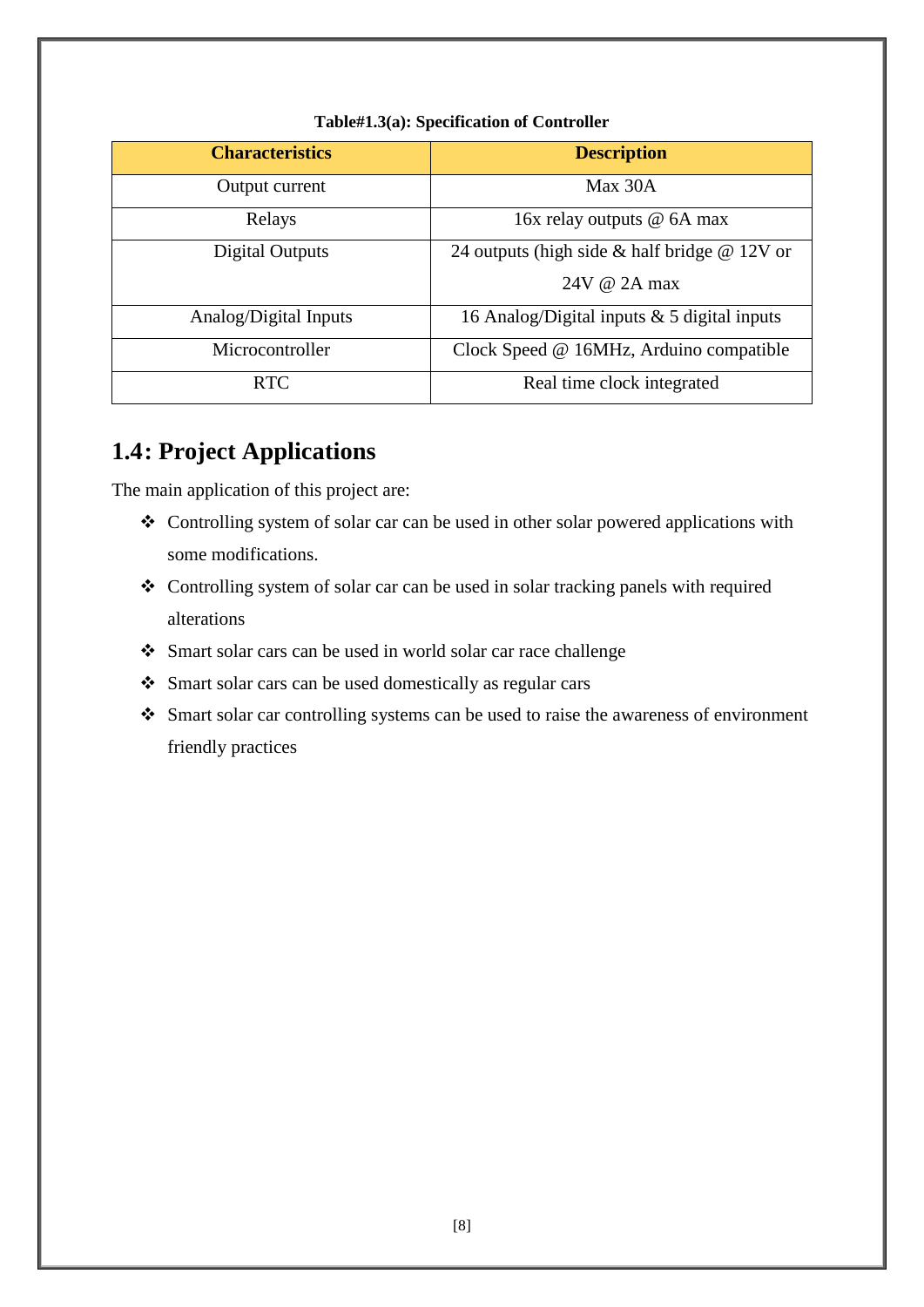## **Chapter 2: Literature Review**

## **2.1: Project Background**

Globally there has been a lot awareness programs and campaigns in different developed and developing countries on account of using fossil fuel and producing harmful effects to the environment. Countries are working on the plans to how to go green and become environment friendly. Saudi Arabia is also working in this regard as it has announced Saudi vision 2030 which states to transmit the dependency of the economy of kingdom from fossil fuel to the solar energy which fortunately is in abundance in this particular region. For this purpose ideas are floating to convert the conventional fuel consuming cars to solar powered cars which due to some reasons has not able to get mainstream attention yet no serious actions are taken to do so. It is the hour of need to become solar as soon as possible. This project is taken up in consideration of current scenario of oil reserves limitations as it is predicted by the experts that it will not last long and sadly our economy majorly depends on the oil which is point to ponder. This project not only strives to produce a solar car with smart controlling system but it also open ventures and venues for the industry to set up plants to manufacture customized control system for solar cars to make it more feasible and sustainable.

#### **2.2: Previous Work**

Solar cars is no new concept neither the control system as quite advanced motor controller and vehicle monitoring system have been introduced in market for hybrid or electric cars. A detailed research is done by Singh R, Kumar M and Shekhar C and results are presented in the study named Study of Solar Energy Operated Hybrid Mild Cars in 2012. According to them solar car or a hybrid of solar and electric car is the future of cars but their findings state that no doubts solar and hybrid solar energy and electric operated cars have been developed and are being in use and under research from last ten years yet solar car still have technical issues that why it is facing problems in being accepted as new future. They concluded that the requirement of a viable solar car is its small size and this small size in terms of height and length is the main reason of its rejection.

According to the students Ahmed S, Asrar S, Nahif R, Hossen B and Rubayet R of BRAC University Dhaka Bangladesh in 2014 electric vehicles are going to the next or future generation cars as everyone will turn to them due to fact that they are low cost and have less or no polluting effect on the surroundings. But they also state that the car developed by them was unable to be charged completely by only solar power it needed a push or a fraction of its charge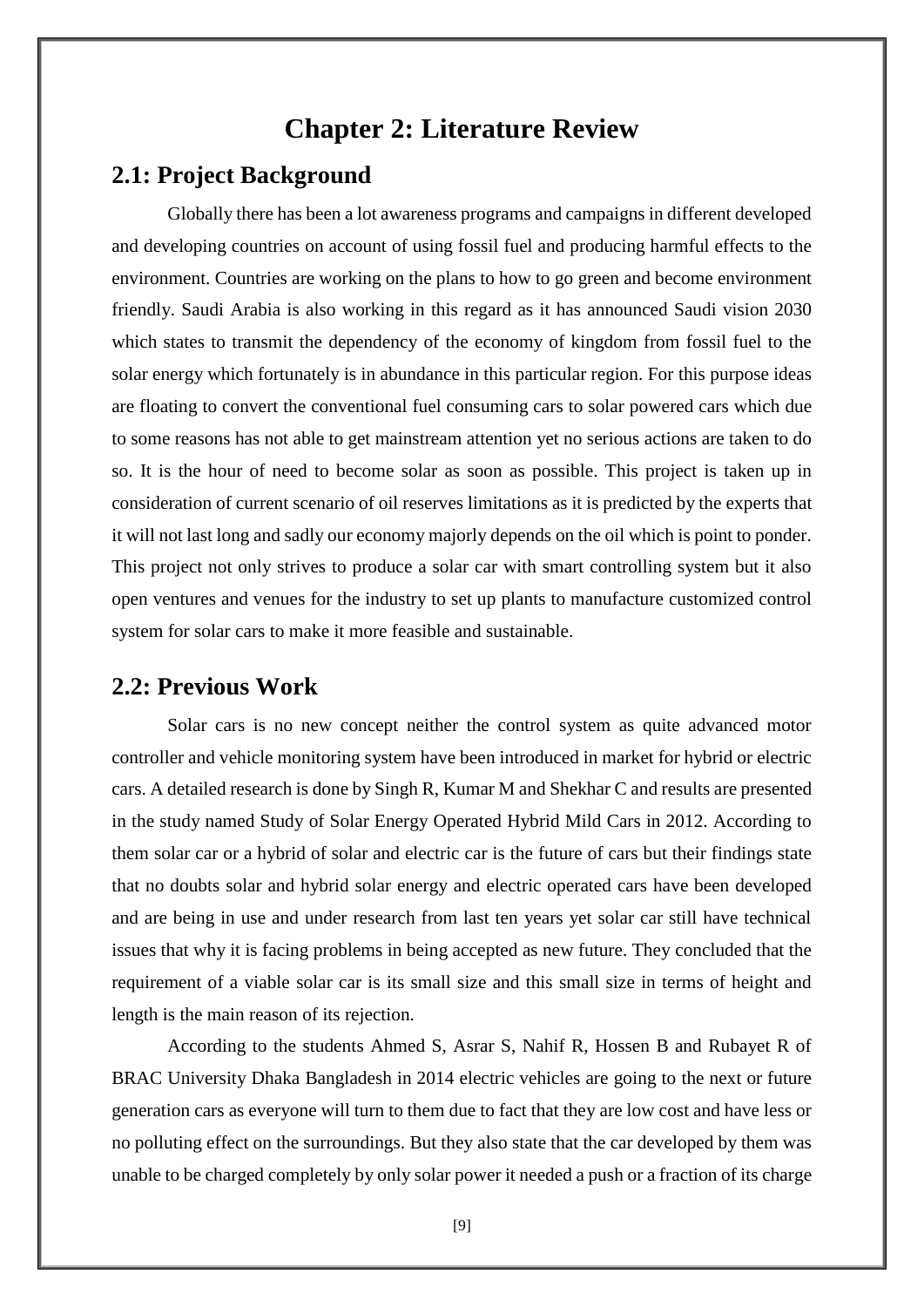from the grid as well. It was there lacking point as it will lose its essence of pure naturally powered edge if required other external source to get power. They also suggest that air quality also affects the efficiency of the solar powered car as impure or dusty air will be stuck of the solar panel and in result will affect its performance and conversion rate. In this study the researchers also mentioned the limitations of their study is that controller used for solar charging is not equipped with maximum power point tracking due to which it consumes a significant amount of the charge obtained from the solar panels.

The above mentioned previously done work on the control system of solar car provides our team with an insight of constraints to be taken in consideration during parts selection and designing criteria which will be followed by the parameters we have to be habituated to.

#### **2.3: Comparative Work**

In order to set a benchmark for our project there is a need to do a lot of market and study research. To achieve our goal it is vital to keep our selves open to any changings and modifications needed or required aside from the designed once during the practical phase of the project to avoid any close ends and failure. There is always a need to expose ourselves in to the environment where we have to gather new knowledge, skills, expertise and crucial information which may lead us towards our goal. So we will keep all these previous researches in mind and will try to take their suggestions and recommendations under consideration to achieve positive and better results.

In previous researches we noticed that they did not use the customized control system due to which they had to face limitations and to avoid this we are using Controllino mega the controller which helps us to program the solar car as it is compatible with the Arduino. In this way we will be able to control the car from the internet also if we like to although up till now it is not considered. We will be using temperature sensors to keep a good check of engine which other researchers are missing in their experiments. We will try to take the help of our advisor wherever needed to attain positive and unique results.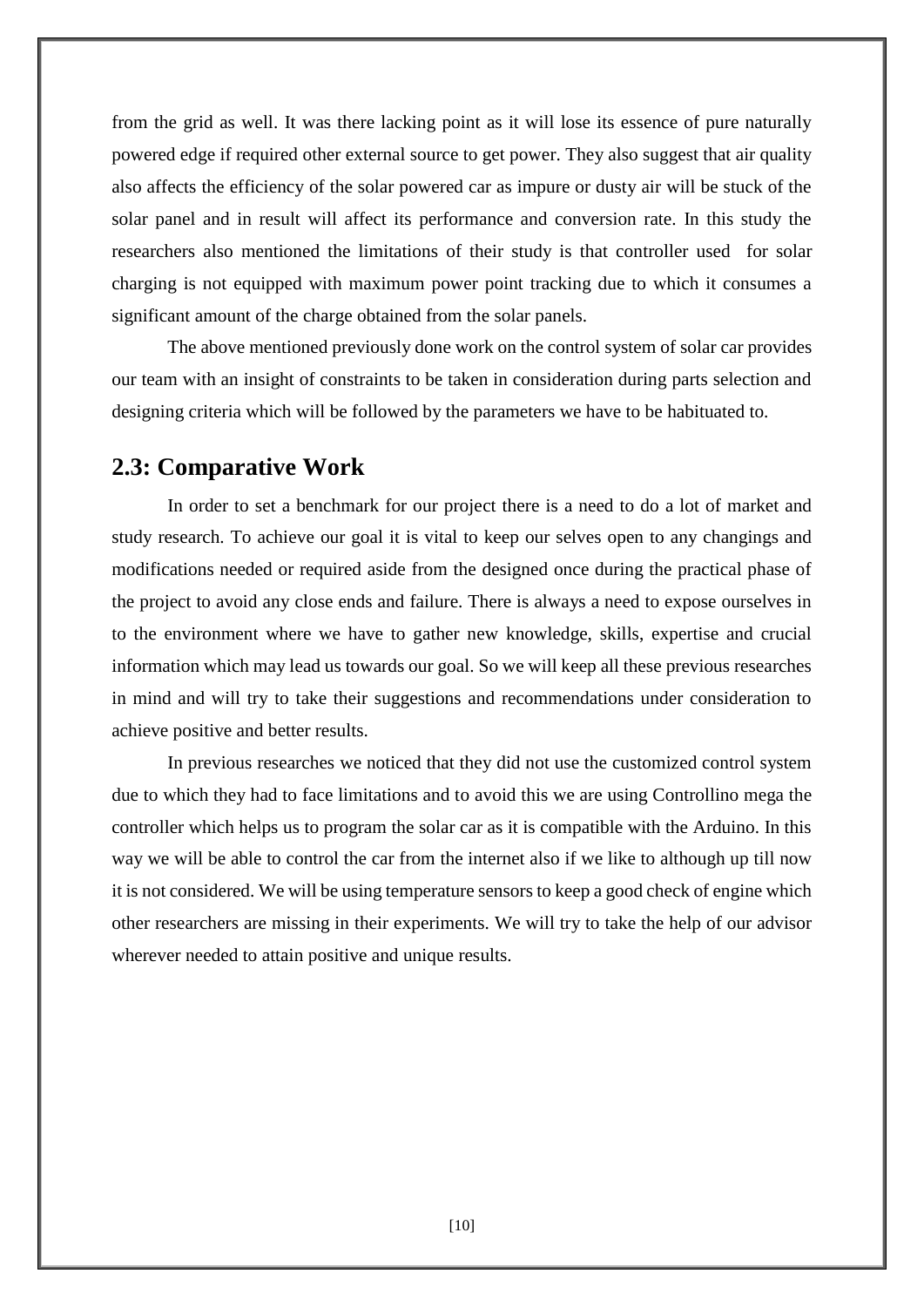# **Chapter 3: System Design**

#### **3.1: Design Constraints and Design Methodology**

#### **3.1.1: Geometrical Constraints**

To make the controlling system of solar car more effective and there are some constraints which should be taken under consideration. First of all motor controllers were added to keep check of the power and to make the solar car safe and smart. Second main concern was that to maintain the direction of the solar car at constant speed we have to add automatic steering which was a challenge for us. Temperature sensors were also added in controlling system of solar car to keep check on the temperature of the engine.

#### **3.1.2: Sustainability**

While working on our project design, it was kept in mind that the design should be made in such a way that it will be able to function for life time. The protection of the system from overcharging and deep discharge from photovoltaic panel was given the importance of the battery in embedded system. Another major concern was the optimization of the Arduino board use. Instead of making different operating system we made a hub and all the operations were done there to avoid hazards.

#### **3.1.3: Environmental Concern**

This project controlling the power of the solar car intends to produce such a solar car which not only helps in protecting the environment by saving the fuel but also is smart enough to take the burden of the maintenance of the car and staying safe and comfortable for the driver at the same time.

#### **3.1.4: Social Impact:**

In 2020 we are facing so many problem on one hand we know that global warming is major concern of the world. The second most important is that we can see the world's energy resource depletion will be one of the major problems. This project aims to control the power of the solar car with Arduino which will make the solar car more reliable and functional. When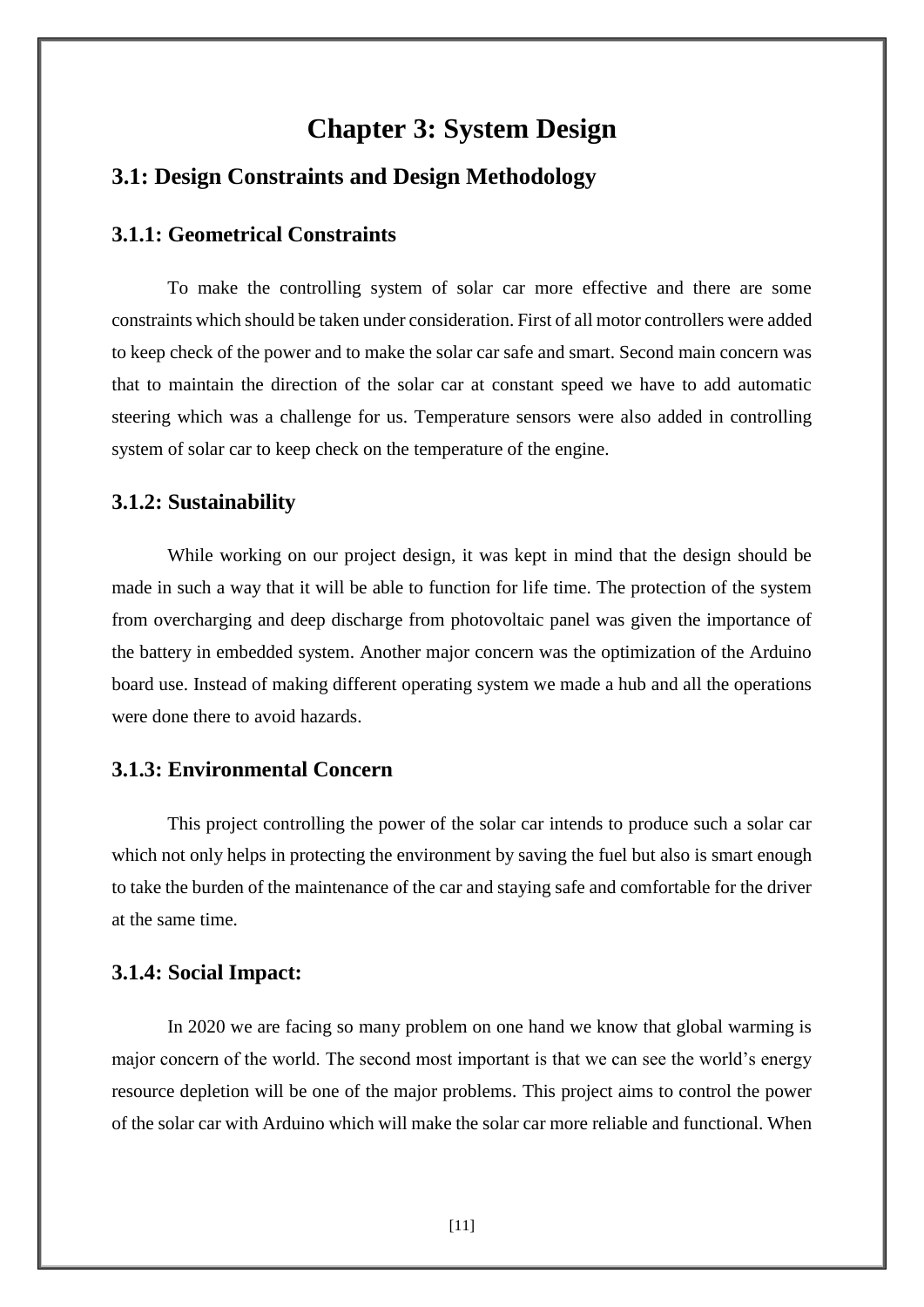the car will work on solar there will be no consumption or we can say less consumption of patrol or diesel and emits no gas or emission. This will save the society from pollution.

#### **3.1.5: Economic:**

While we are working on the project controlling the power of the solar car, the one of the major constraints of the project is the financial concern. In this project we will make solar car which will consume no patrol. The shifting of car from fossil fuel towards solar energy will stop the degradation and depletion of oil reserves. It is economically suitable as it will reduce the use of oil resources as solar energy can be used to supplement other resources of energy.

#### **3.1.6: Safety:**

This project controlling the power of the solar car plans to produce such a solar car which is not only helping in protecting the environment by saving the fuel. This project also intend or is smart enough to take the burden of the maintenance of the car and staying safe and comfortable for the driver at the same time. The safety of the driver is our one of our major concern.

#### **3.1.7: Ethics:**

As this project intends to produce a modified solar car with commissioned controller which will make this solar car smart enough to monitor and act accordingly. With the help of this controller current is monitored and controlled to avoid any hazards and accidents. The project is to build a smart solar car or in other words a solar car with monitoring system of its own installed and programmed in it. For this purpose Arduino compatible controller will be used which can be programmed easily and act as monitoring robot.

## **3.2: Engineering Design Standards**

For the project of Control System of Solar Car, the team has extensively considered the broad variety of materials to pick from in order to assign them for the project's design and has also took into consideration the restrictions and limitations of each material in terms of its special properties and its cost. However, the following selected materials are considered to be the first draft of selections due to the fact that the team is still working on the currently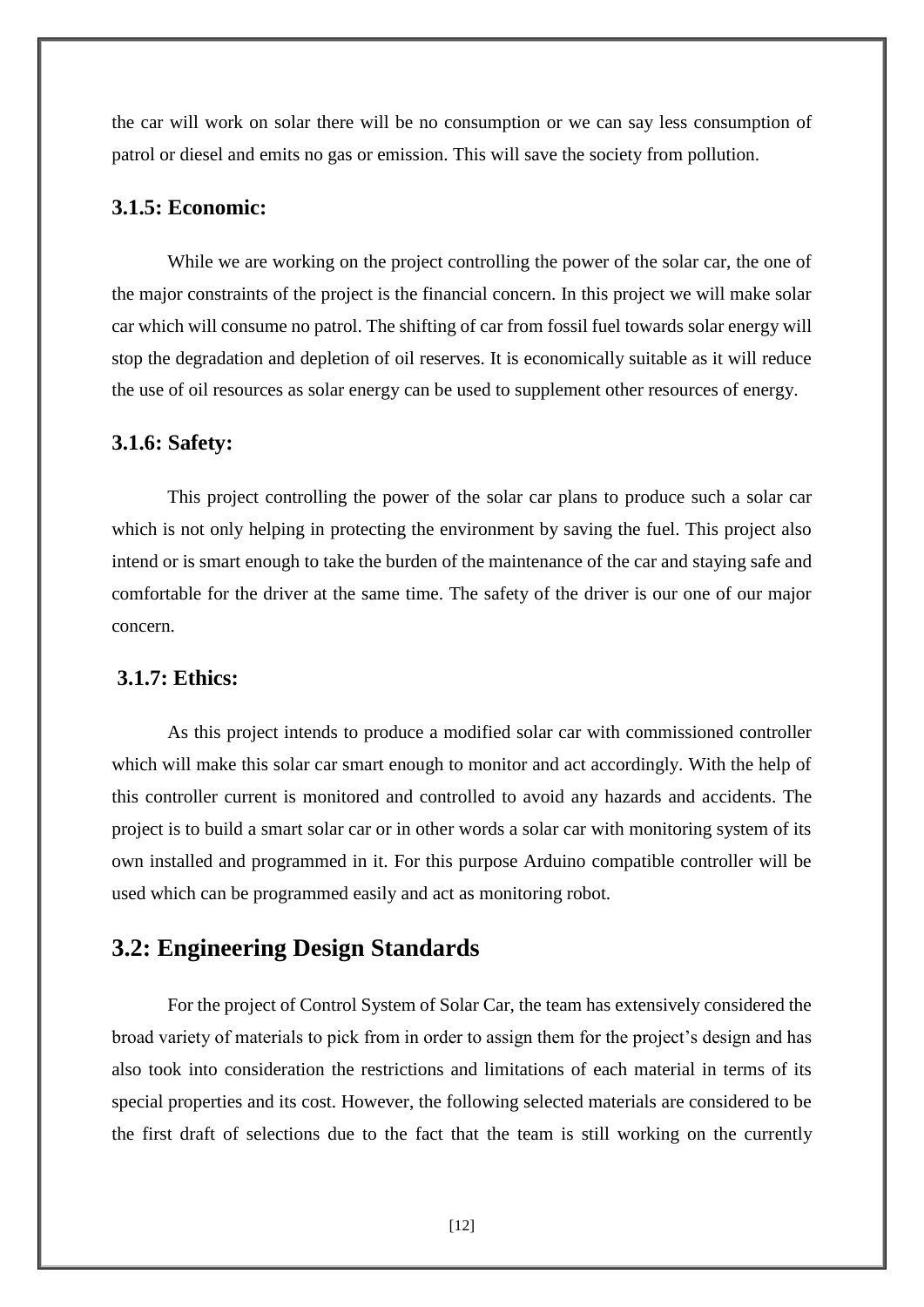unavailable materials in the Saudi market, the following selections might differ from the final product due to the constraint of unseen future.

Following table displays the engineering standards of the components used in the said project:

| Table#3.2: Engineering standards |                     |  |  |
|----------------------------------|---------------------|--|--|
| <b>Components</b>                | <b>Engineering</b>  |  |  |
| Solar panel                      | <b>ASTM: E 2236</b> |  |  |
| Relay                            | ASTM: A867          |  |  |
| Jumper wire                      | <b>ASTM: F2321</b>  |  |  |
| Thermocouple                     | <b>ASTM: E2846</b>  |  |  |
| Temperature sensor               | <b>ASTM: F2362</b>  |  |  |
| <b>LCD</b>                       | <b>ASTM:D4449</b>   |  |  |
| Current sensor                   | <b>ASTM: E2338</b>  |  |  |
| Voltage sensor                   | <b>ASTM: F1796</b>  |  |  |

## **3.3: Theory and Theoretical Calculations**

As the said project is the very important aspect of the solar car as it encompasses all the control systems of the solar car. The control system of the solar car is designed in such a way that temperature, current and voltage sensor are added and attached to the Arduino mega to make it efficient and effective. Now the assessment of the performance of the prototype is based on the programming of the Arduino which is provide below.

Diode ASTM: 1n4001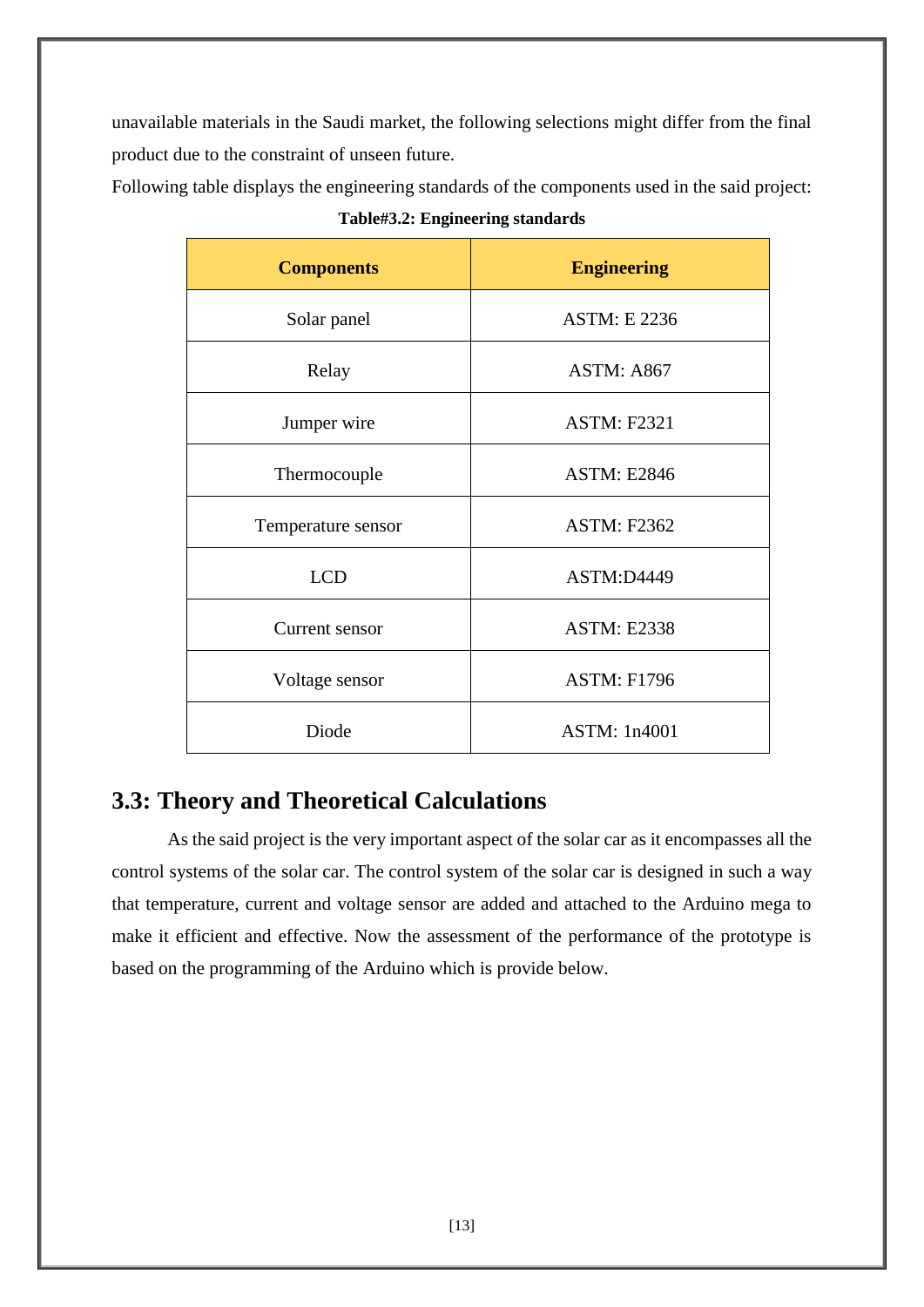## **3.3.1: Temperature sensor programming**

```
const int sensor=A0; // Assigning analog pin A0 to variable 'sensor'
float tempc; //variable to store temperature in degree Celsius
float vout; //temporary variable to hold sensor reading
void setup()
{
pinMode(sensor,INPUT); // Configuring pin A0 as input
Serial.begin(9600);
}
void loop()
{
vout=analogRead(sensor);
vout=(vout*500)/1023;
tempc=vout; // Storing value in Degree Celsius
Serial.print("in DegreeC=");
Serial.print("\t\n");
Serial.print(tempc);
Serial.print("\trth');
delay(1000); //Delay of 1 second for ease of viewing
}
```
## **3.3.2: Voltage sensor programming**

```
Int offset =20;
Void setup() {
  //
 Serial.begin(9600);
```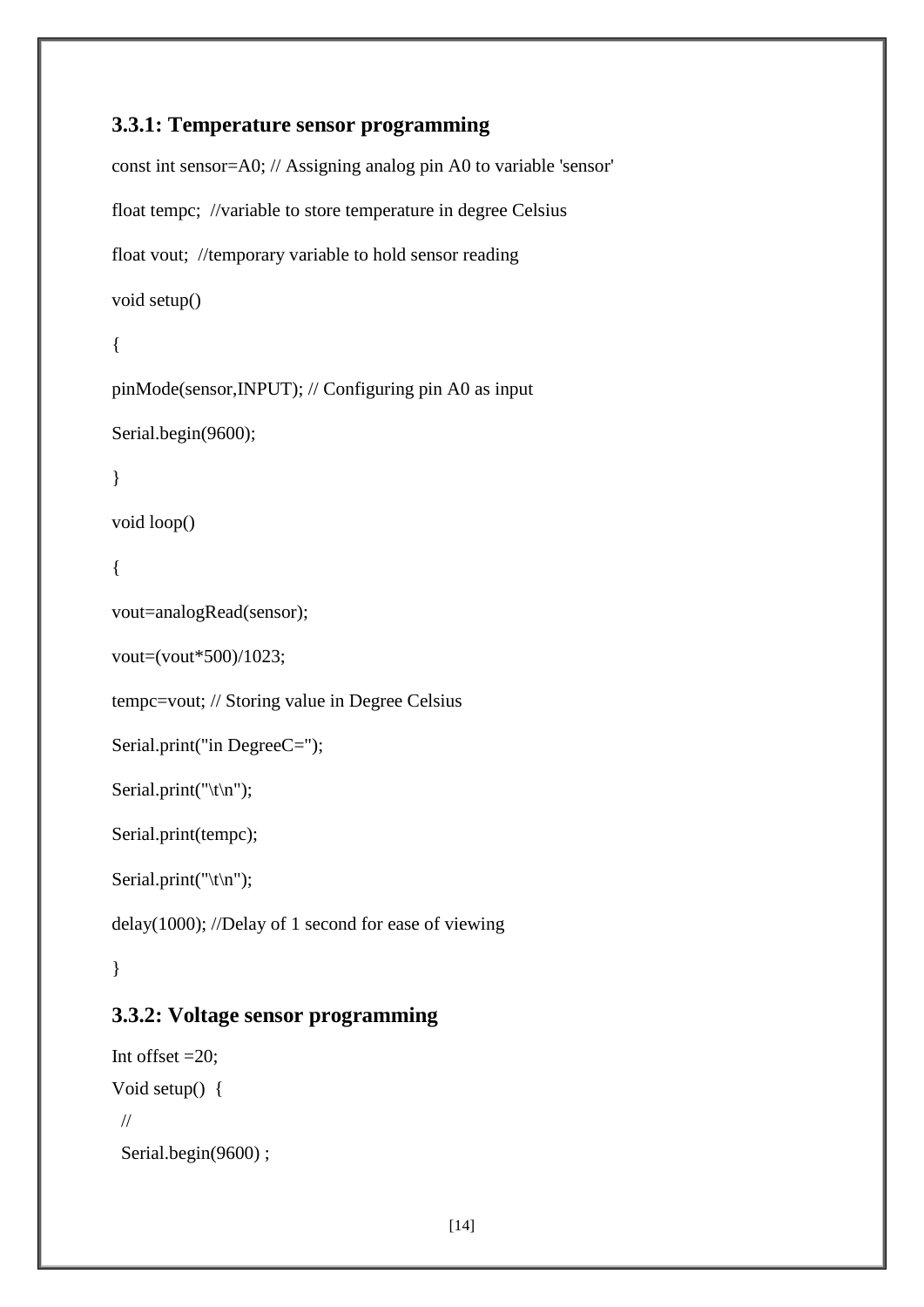```
}
Void loop() {
 Int volt = analogRead(AO);
 double voltage = map(volt,0,1023, 0, 2500) +
offset;
 voltage /=100;
 Serial.print("Voltage: ");
 Serial.print(voltage);
 Serial.printIn("V");
delay(500) ;
}
```
## **3.3.3: Current Sensor Programming**

```
/*
Measuring Current Using ACS712
*/
const int analogIn = A0;
int mVperAmp = 185; // use 100 for 20A Module and 66 for 30A Module
int RawValue= 0;
int ACSoftset = 2500;
double Voltage = 0;
Double Amps = 0;
void setup(){ 
Serial.begin(9600);
}
void loop(){
RawValue = analogRead(analog In);
Voltage = (RawValue / 1024.0) * 5000; // Gets you mV
Amps = ((Voltage - ACSoffset) / mVperAmp);
```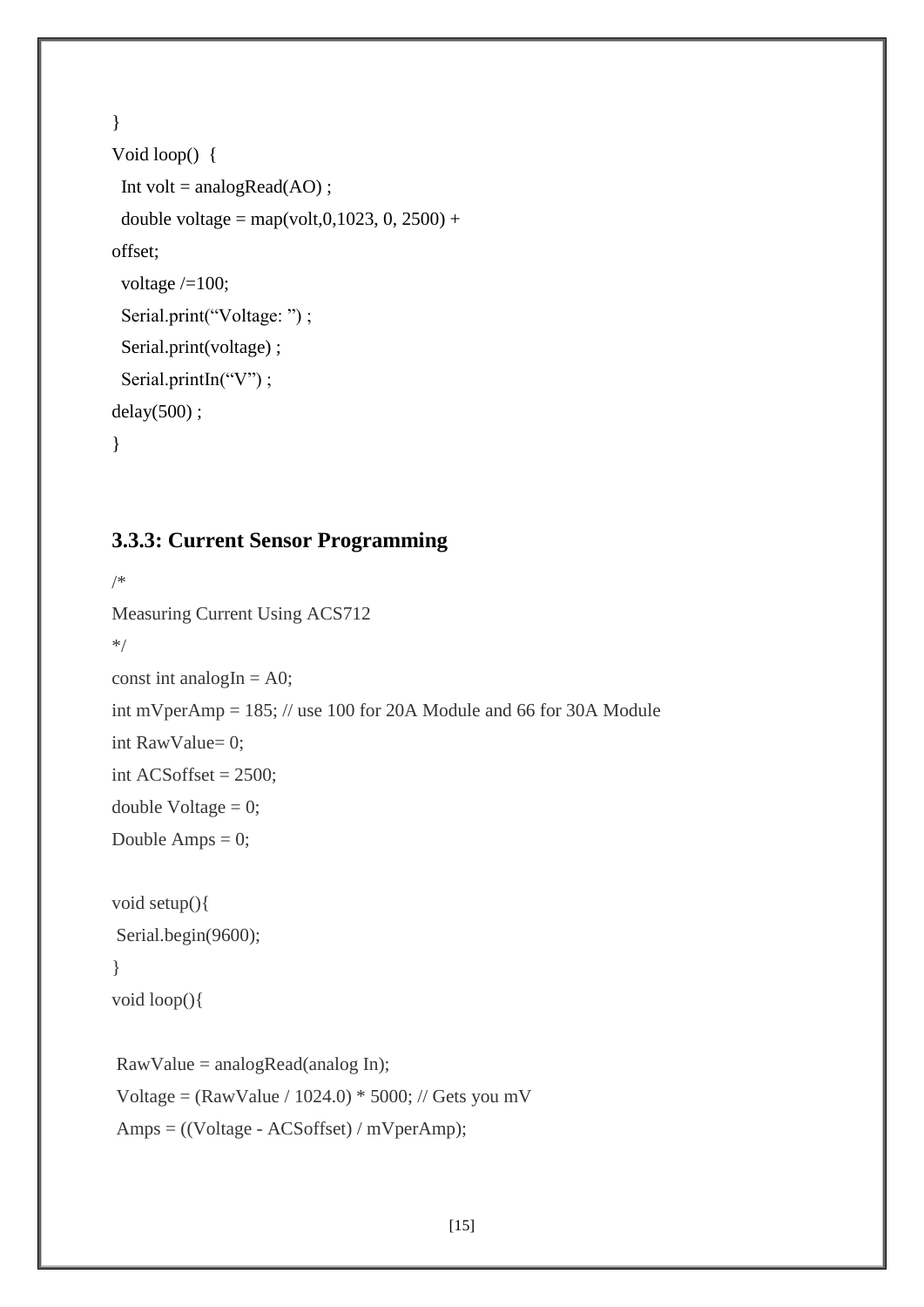```
Serial.print("Raw Value = " ); // shows pre-scaled value
Serial.print(RawValue); 
Serial.print("\t mV = "); // shows the voltage measured
Serial.print(Voltage, 3); // the '3' after voltage allows you to display 3 digits after decimal poin
t
Serial.print("\t Amps = "); // shows the voltage measured
Serial.println(Amps, 3); // the '3' after voltage allows you to display 3 digits after decimal poin
t
delay(2500);
```

```
}
```
#### **3.3.4: Humidity Sensor Programming**

```
#include <dht.h>
```
#define dht\_apin A0 // Analog Pin sensor is connected to

dht DHT;

```
void setup(){
```
 Serial.begin(9600); delay(500);//Delay to let system boot Serial.println("DHT11 Humidity & temperature Sensor\n\n"); delay(1000);//Wait before accessing Sensor

}//end "setup()"

```
void loop(){
  //Start of Program
```

```
 DHT.read11(dht_apin);
```
Serial.print("Current humidity = ");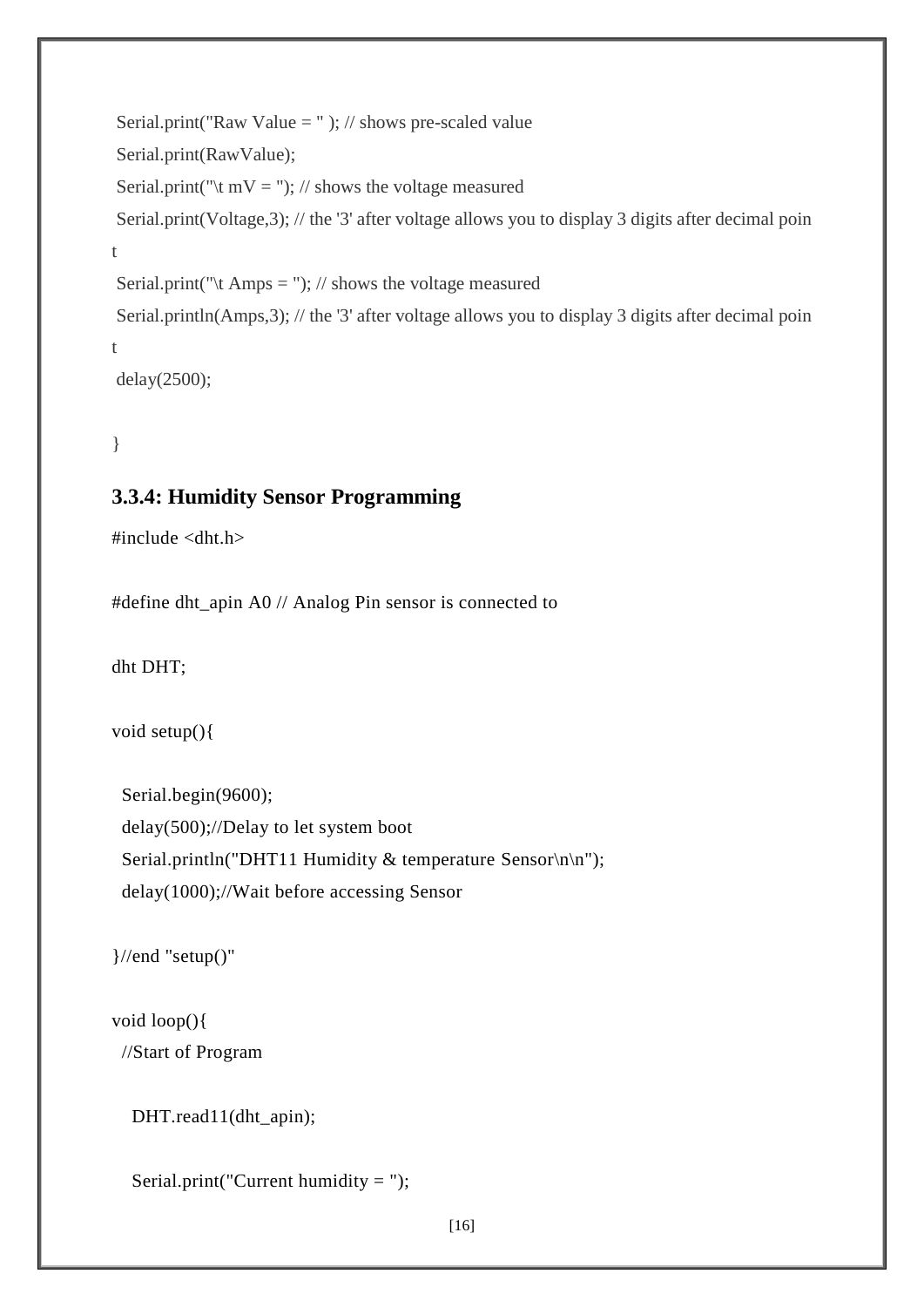Serial.print(DHT.humidity); Serial.print("% "); Serial.print("temperature = "); Serial.print(DHT.temperature); Serial.println("C ");

delay(5000);//Wait 5 seconds before accessing sensor again.

//Fastest should be once every two seconds.

}// end loop(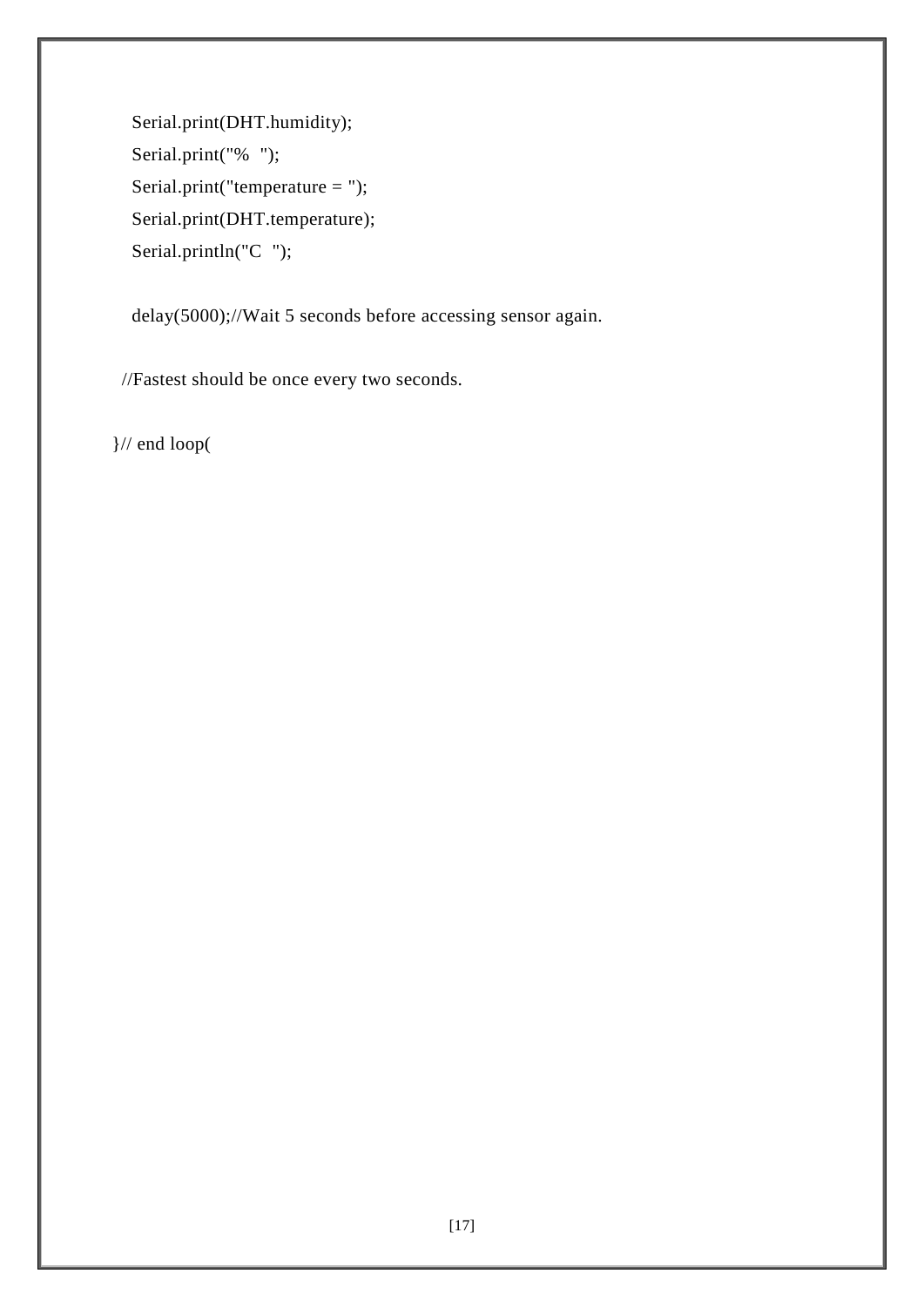#### **3.3.5: Block Diagrams**

Following block diagrams show the connections and relation between the whole system the Arduino Controller, the sensors, LCD screen, solar panel and battery. This show what is connected to what and how controller receives the signals and how the data is displayed on the LCD by the Arduino.



**Figure#3.3.5 : Block Diagram showing automatic control system of solar Car**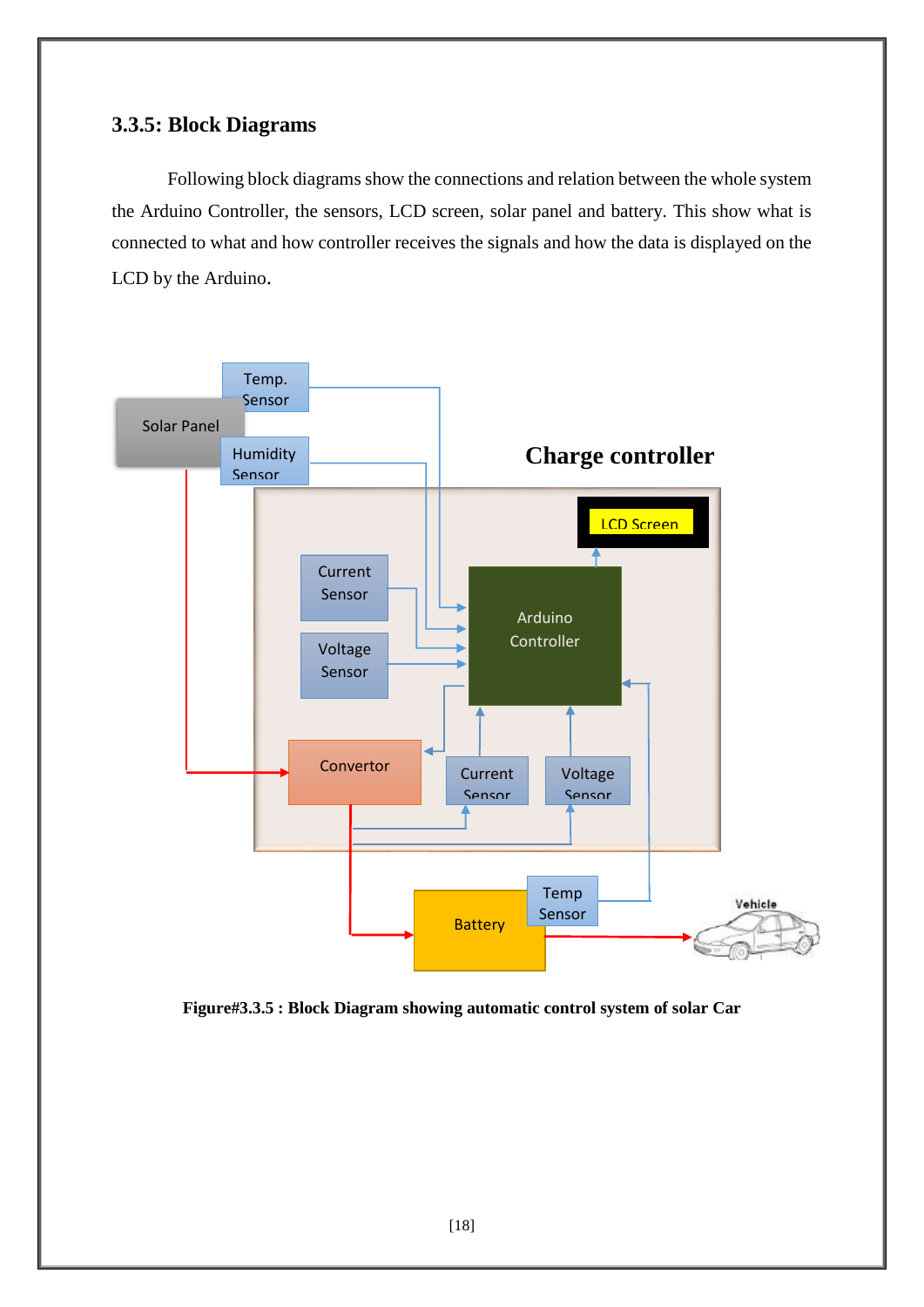#### **Block diagram no 2:**



**Figure# 3.3.5(a): Block Diagram Displaying Relation of Controller**

## **3.4: Product Subsystems and Selection of Components**

The control system of solar car is quite complex system and it can get more and more complex if tend to add or interconnect all the controls of the car. So keeping the project workable we as a team decided to add only such controls which are practical and pragmatic. Following are the components we are working with although we haven't been able to get hold of all the required components according to the design but we are trying our best to have those remaining items as well which includes

- $\triangleright$  Small batteries
- $\triangleright$  Small motor
- $\triangleright$  Solar panel
- $\triangleright$  Diode

Following are the basic important components which as whole shape up the control system of the solar car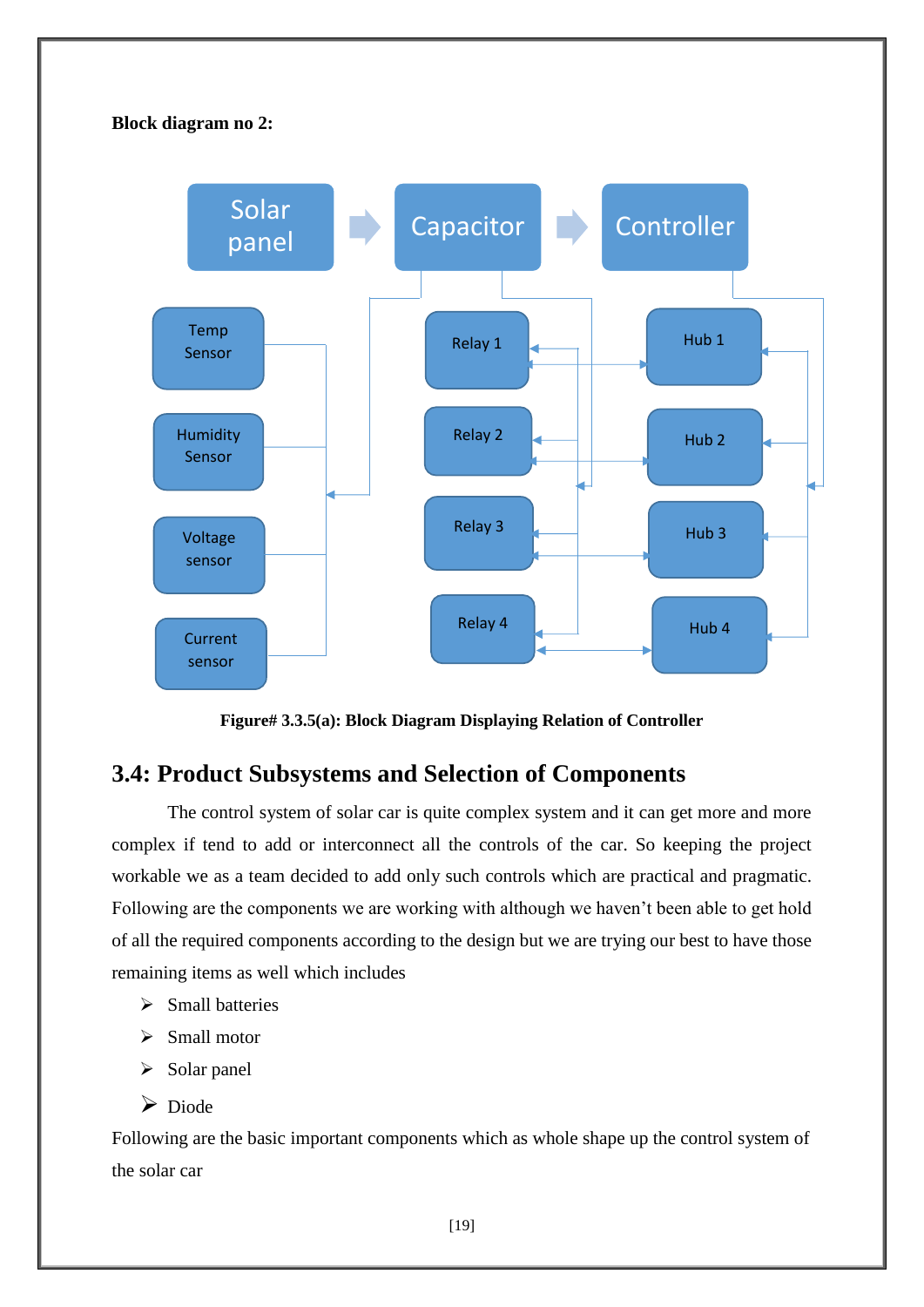## **3.4.1: Arduino Mega**

We are using Controllino Arduino Mega to code the controls of the solar car so that we can make sure that everything is under control like temperature, current or voltage. We want out solar to have the best vehicle monitoring system to ensure the safety and sustainability of the solar car. Following are the specification of the Arduino used in the project.

| <b>Characteristics</b>   | <b>Specification</b> |  |
|--------------------------|----------------------|--|
| Microcontroller          | AT mega 2560         |  |
| Operating voltage        | 5V                   |  |
| Input voltage            | $6-20V$              |  |
| Digital I/O Pins         | 54                   |  |
| <b>Analog Input Pins</b> | 16                   |  |
| DC Current per I/O Pin   | 20mA                 |  |
| DC Current for 3.3V Pin  | $50mA_{+}$           |  |
| Flash memory             | 256KB                |  |
| <b>SRAM</b>              | <b>8 KB</b>          |  |
| Clock speed              | <b>16 MHz</b>        |  |
| LED built in             | 13                   |  |
| Length and width         | 101.52mm x 53.3 mm   |  |
| Weight                   | 37g                  |  |

Table#3.4: Specification of the Arduino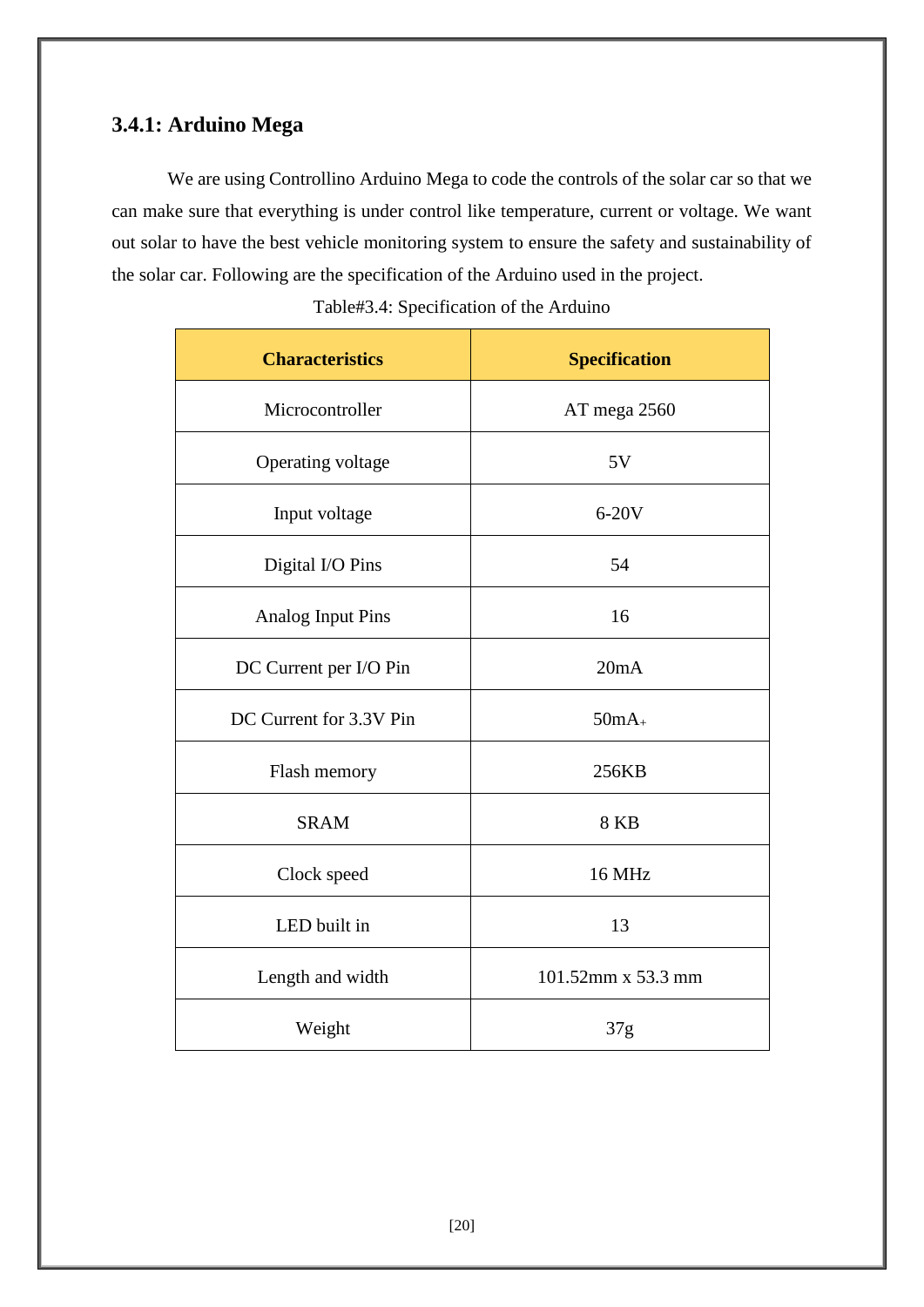

Figure#3.4: Arduino Mega

## **3.4.2: LM 35 Temperature Sensor**

Another important device that should be used as safety measure in setups which may operates on extreme temperatures. Temperature sensor is gadget which is used to measure the temperature via electrical signal and in our case temperature sensor is attached to the Arduino and coding regarding sensor is also been done. So the ambient temperature is displayed on the LCD connected to the Arduino continuously.

#### **Full Range Centigrade temperature Sensor**



Choose  $R_1 = -V_s/50 \mu A$  $V_{\text{OUT}} = 1500$ mV at 150 °C  $V_{\text{OUT}} = 250 \text{mV}$  at 25 °C  $V_{\text{OUT}} = -550 \text{mV}$  at  $-55 \text{°C}$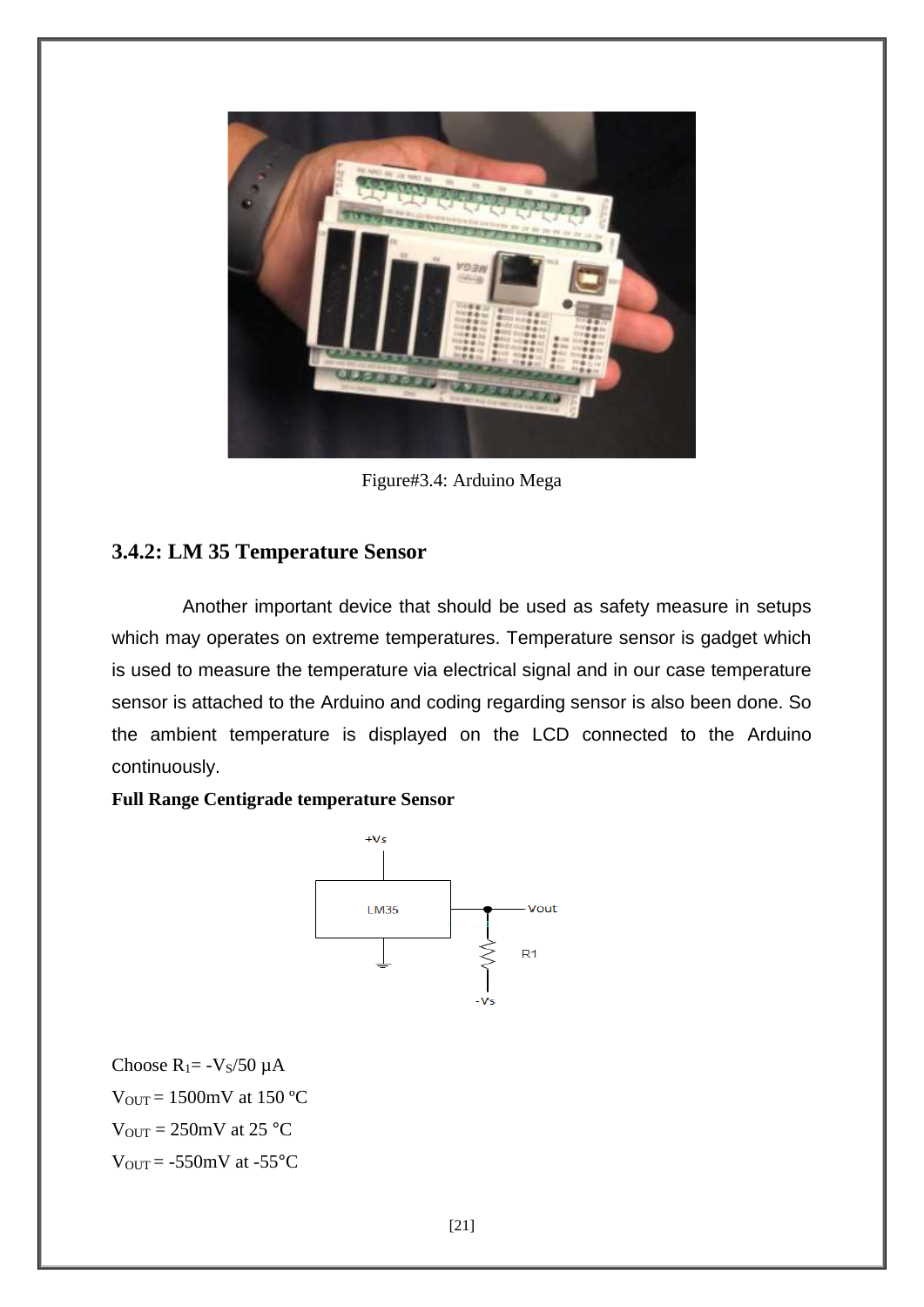Features of temperature sensor

- $\triangleright$  Calibrated directly in Celsius
- $\triangleright$  Linear + 10-My/C Scale Factor
- $\geq 0.5$  C Ensured Accuracy at 25 C
- $\triangleright$  Rated for Full -55C to 150C Range
- $\triangleright$  Suitable for remote applications
- $\triangleright$  Low cost due to water level trimming
- $\triangleright$  Operates from 4V to 30V
- $\triangleright$  Less than 60Ua Current Drain
- $\triangleright$  Low self-heating 0.08C in still Air
- $\triangleright$  Non linearity only + 1/4C
- $\triangleright$  Low impedance output 0.1  $\Omega$  for 1-mA Load

#### **3.4.3: Max 6675 Thermocouple**

Thermocouples also perform the same action but they are more sensitive and acts differently than simple temperature sensors. Thermocouple constitutes of two unlike electrical conductors producing electrical voltage indirectly proportional to change the temperature. A thermocouple as a result of thermoelectric effect generates a temperature-dependent voltage that can be inferred to measure temperature. In the same manner thermocouple is also attached to the Arduino so its reading is also displayed on the LCD shows the temperature of the solar panel.

Max 6675 K- type thermocouple temperature sensor converter resolves temperatures to 0.25C, allows readings as high as+ 1024°C. Following are the specification of the Max 6675 thermocouple.

- Working voltage: DC 5V
- $\triangleright$  Operating current: 50mA
- $\triangleright$  Temperature range: 0°C 1024°C
- $\triangleright$  The temperature measurement accuracy: +/-1.5 $\degree$ C
- $\triangleright$  The temperature resolution: 0.25 °C
- $\triangleright$  The output mode: SPI digital signal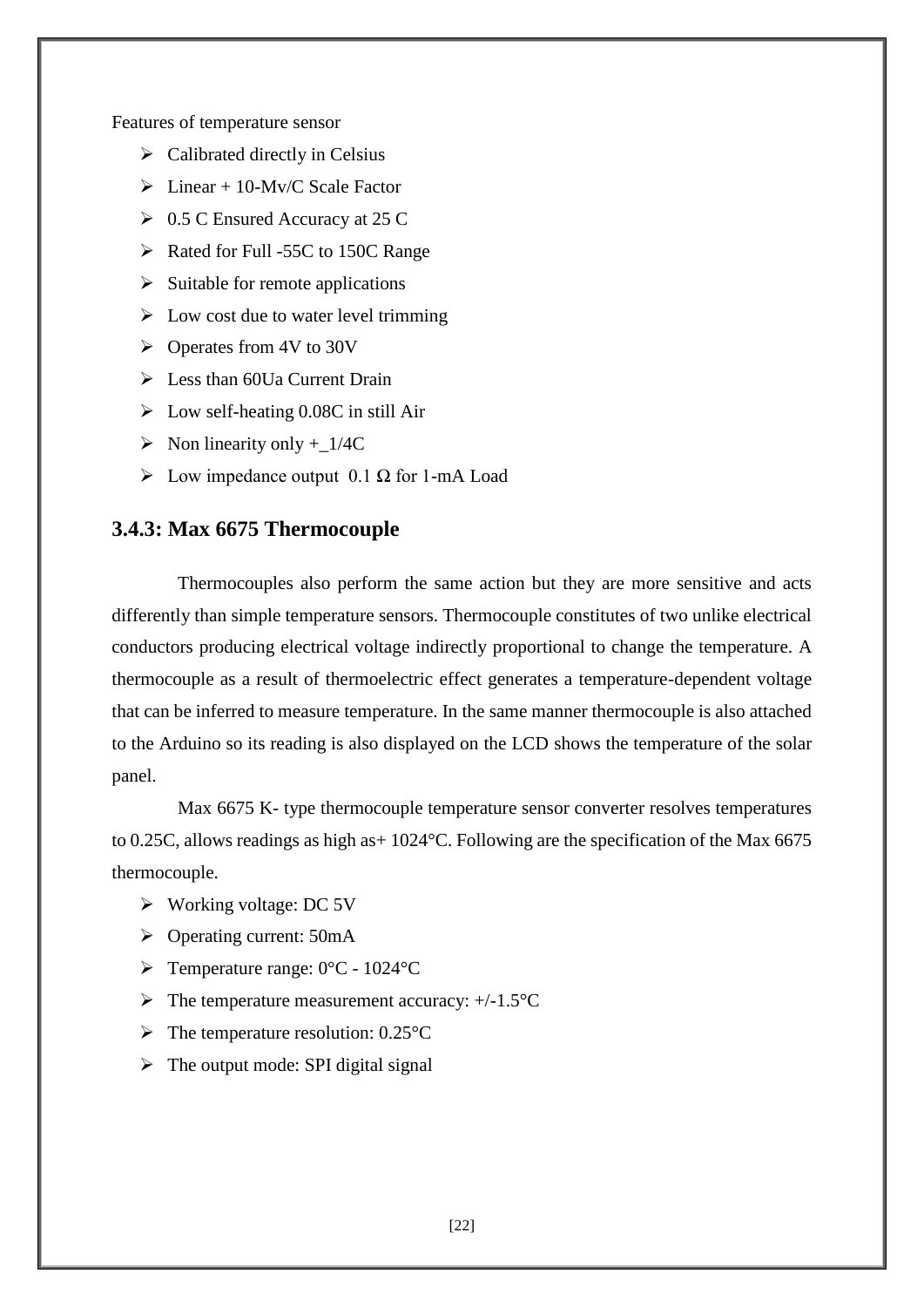

Figure#3.4(a): Thermocouple

## **3.4.4: ACS 712 Current Sensor**

A current sensor is a device used to detect and convert the current to an easily measured output voltage, which is proportional to the current through the measured path. When a current flows through a wire or in a circuit, voltage drop occurs. Also, a magnetic field is generated surrounding the current carrying conductor. Arduino is programmed with the coding of current sensor as well.

Specifications

- $\triangleright$  Measures both AC and DC current
- Available as 5A, 20A and 30A module
- $\triangleright$  Provides isolation from the load easy to integrate MCU, since its outputs analog voltage.

#### Table#3.4(a): Electrical Specification

| <b>Module</b>                   | 5A        | 20A       | 30A      |
|---------------------------------|-----------|-----------|----------|
| <b>Electrical specification</b> | 185mV/Amp | 100mV/Amp | 66mV/Amp |



Figure#3.4(b): Current sensor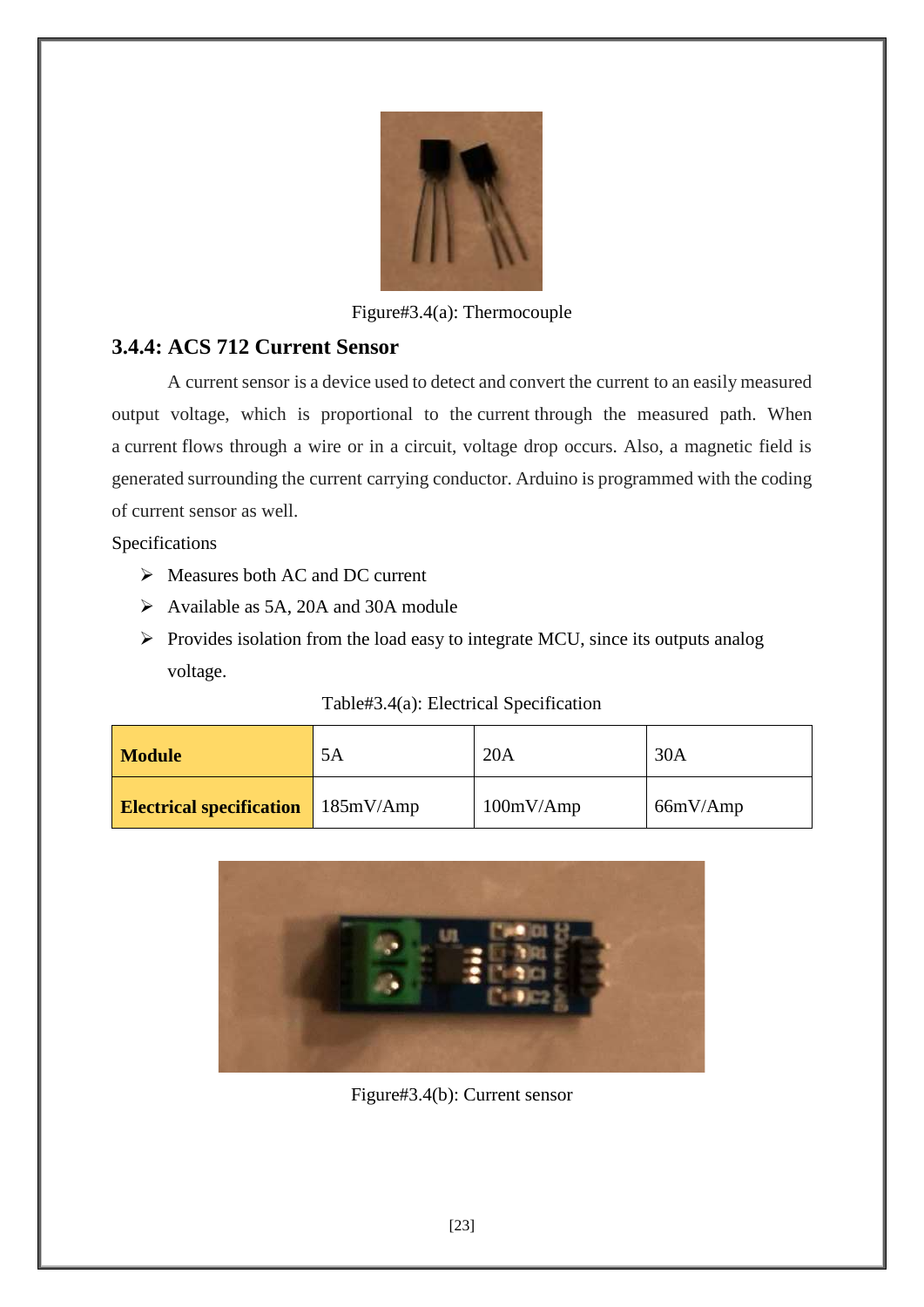## **3.4.5: Voltage sensor**

Table#3.4(b): Specification of voltage sensor

| <b>Characteristics</b>          | <b>Description</b>  |
|---------------------------------|---------------------|
| Voltage input range             | $0-25V$ DC for $5V$ |
| Voltage input range             | 0-16.5V DC for 3.3V |
| Voltage analog resolution       | 0.00489V            |
| <b>Operating Voltage Output</b> | $3.3V - 5V$         |



Figure#3.4(c): Voltage sensor

## **3.4.6: LCD**

LCD used in this project is of display 4 x 20 which means that LCD has 4 lines and can display 20 characters per line. So it can display up to 80 characters at a time. LCD is connected to the Arduino Mega so that it can display the reading on the LCD as programmed. Following are the electrical and mechanical characteristics of the LCD.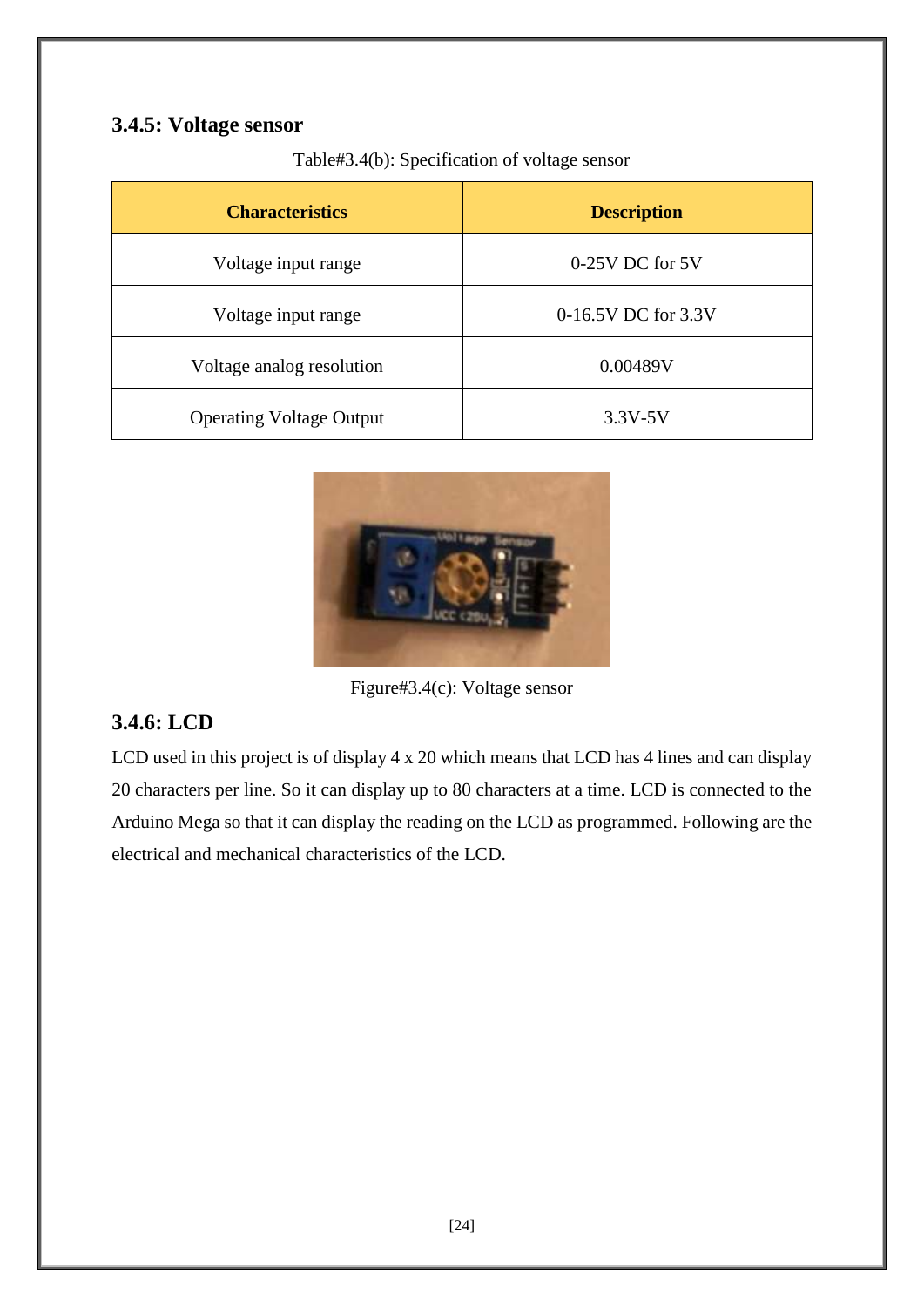| <b>Item</b>               | <b>Symbol</b> | <b>Condition</b> | <b>Min</b> | <b>Type</b> | <b>Max</b> | Unit        |
|---------------------------|---------------|------------------|------------|-------------|------------|-------------|
| Supply                    | VDD-VO        | $Ta=0C$          |            | 4.5         |            | $\mathbf V$ |
| voltage for<br><b>LCD</b> |               | $Ta = 25C$       |            |             |            |             |
|                           |               | $Ta = 50C$       |            |             |            |             |
| Input high<br>voltage     | <b>VIH</b>    |                  | 2.2        |             | <b>VDD</b> | $\mathbf V$ |
| Input low<br>voltage      | ${\rm VIL}$   |                  | 0.3        |             | 0.6        | $\mathbf V$ |
| Output<br>High<br>Voltage | <b>VOL</b>    |                  | 2.4        |             |            | $\mathbf V$ |
| Output<br>Low<br>Voltage  | <b>VOL</b>    |                  |            |             | 0.4        | $\mathbf V$ |
| Supply<br>Current         | IDD           | $VDD=5V$         |            | 2.5         | 4.0        | Ma          |

## Table#3.4(c): Electrical characteristics of LCD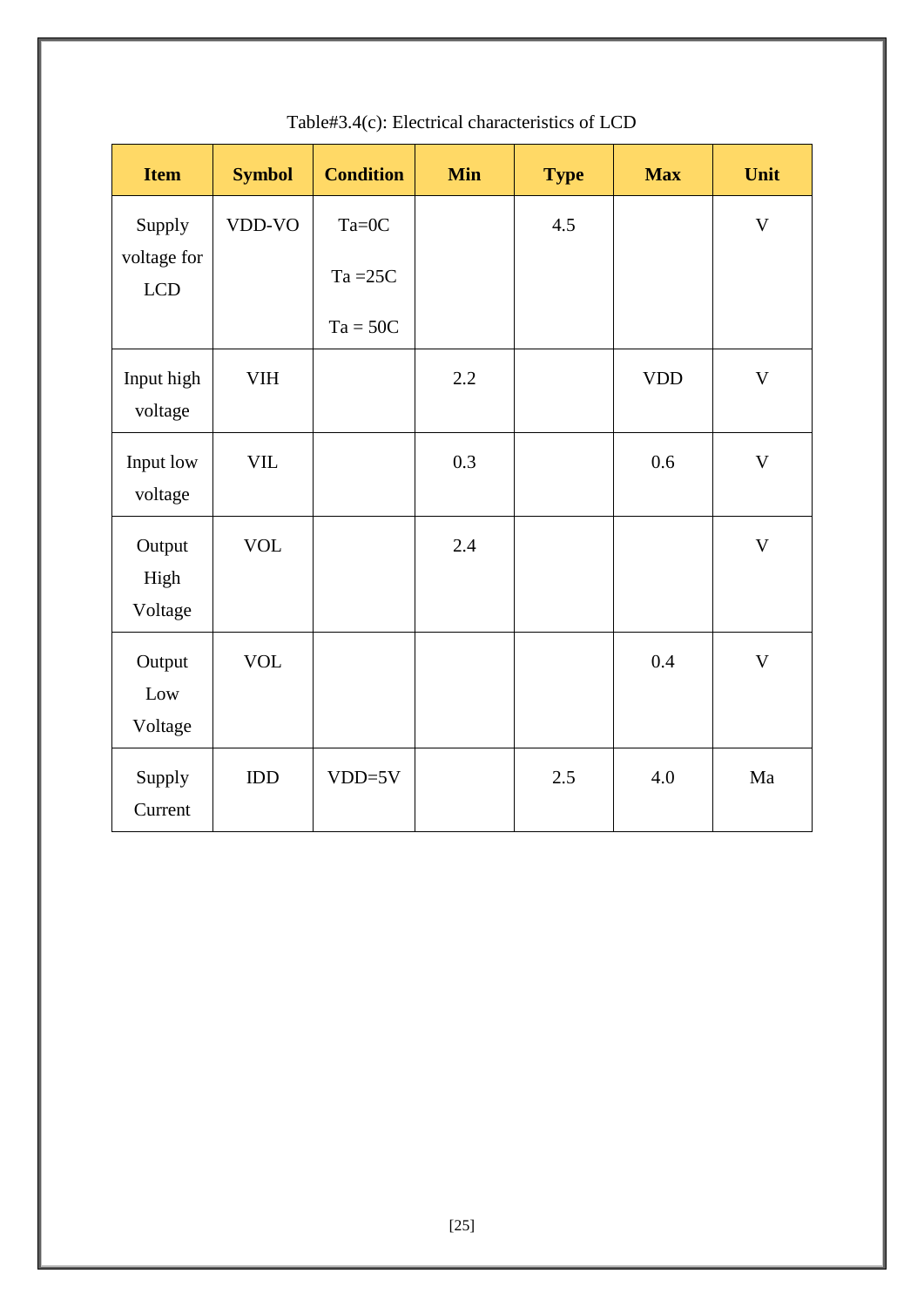| <b>Item</b>          | <b>Dimensions</b>  | Unit |
|----------------------|--------------------|------|
| LCD size             | 98 x 60            | mm   |
| Viewing Area         | 77 x 25            | mm   |
| Dot Size             | $0.55 \times 0.55$ | mm   |
| Dot Pitch            | $0.60 \times 0.60$ | mm   |
| Character size       | $2.95 \times 4.75$ | mm   |
| Character pitch      | $3.55 \times 5.35$ | mm   |
| <b>LCD</b> Thickness | 8.8                | mm   |

## Table#3.4(d): Mechanical characteristics of LCD

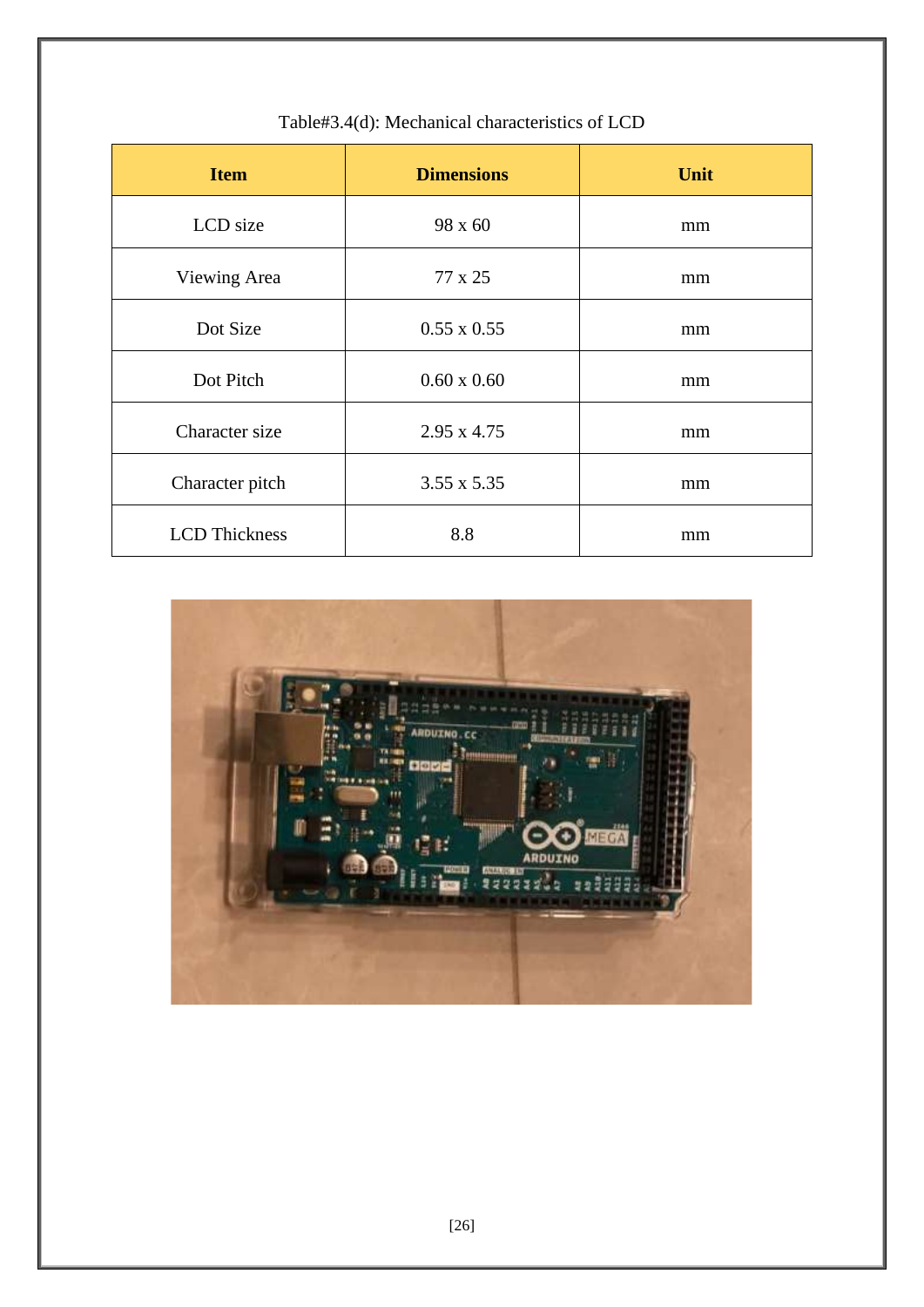#### **Figure#3.4(d):Backview of LCD**



**Figure#3.4(e): Front view of LCD**

## **3.5: Manufacturing and Assembly (Implementation)**

Control system of solar car is very important part of the car as it ensures the safety and sustainability of the solar car. The said project components were easily available in the market so that there was no need of getting anything manufactured on order. The components are very simple but what matters is the assembling of these components and connecting and attaching each part in such a manner that it is durable and long lasting. At the execution stage we attached all the sensors or to the solar system of the car and to the Arduino as well so that the readings of temperature, current and voltage are always in front of the eyes to avoid any technical or electrical shortage or accident. So this purpose the Arduino is programmed with the coding of temperature sensor, current sensor and the voltage sensor. Arduino transfers the electrical readings to the LCD and are digitalized and visual of the reading is available on the LCD screen. As the project develops and more ideas are considered team is open to make any changes to the prototype.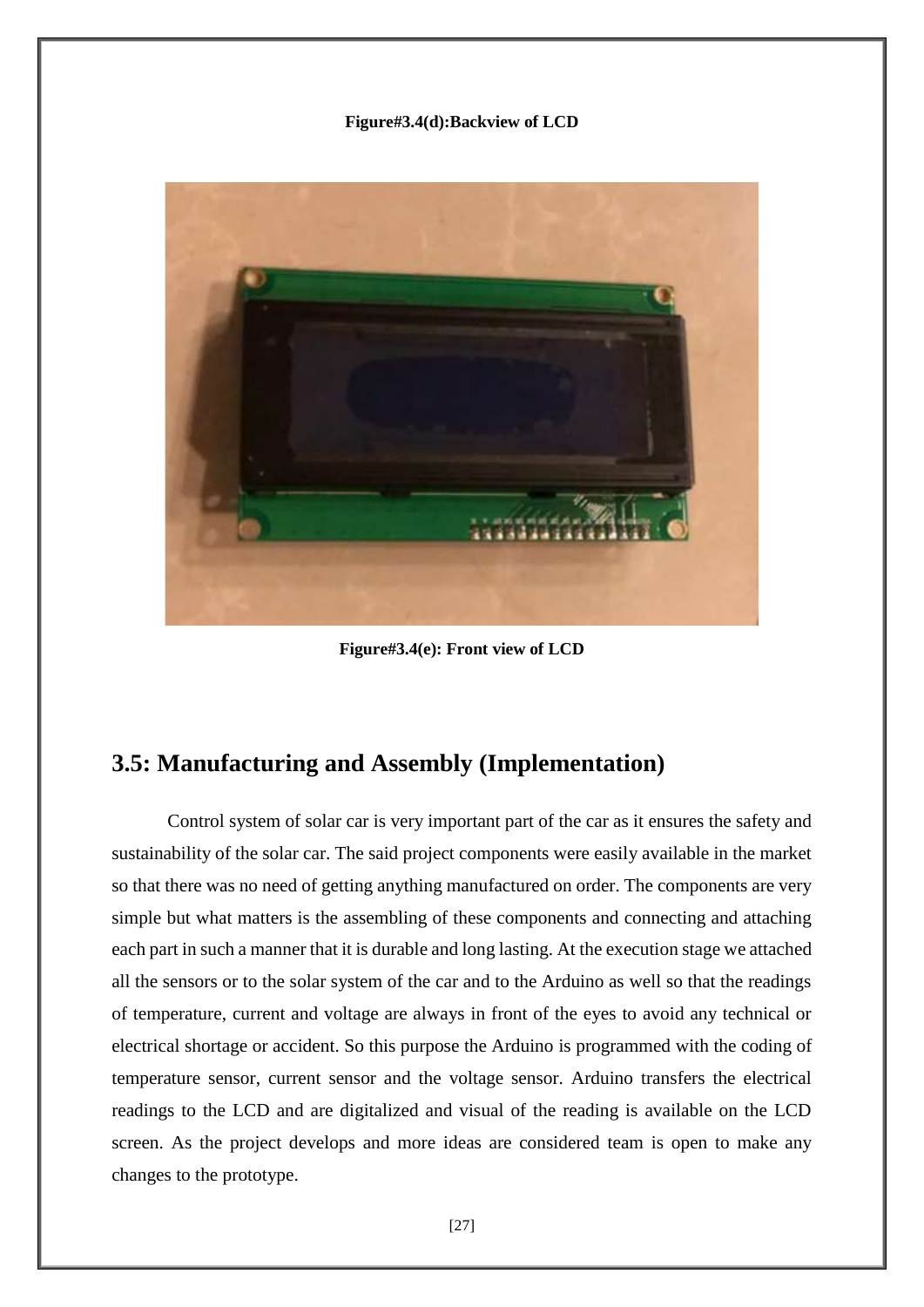

**Figure#3.5: Image of Arduino and LCD connected to each other**



**Figure#3.5(a): Sample diagram of the concept of the project**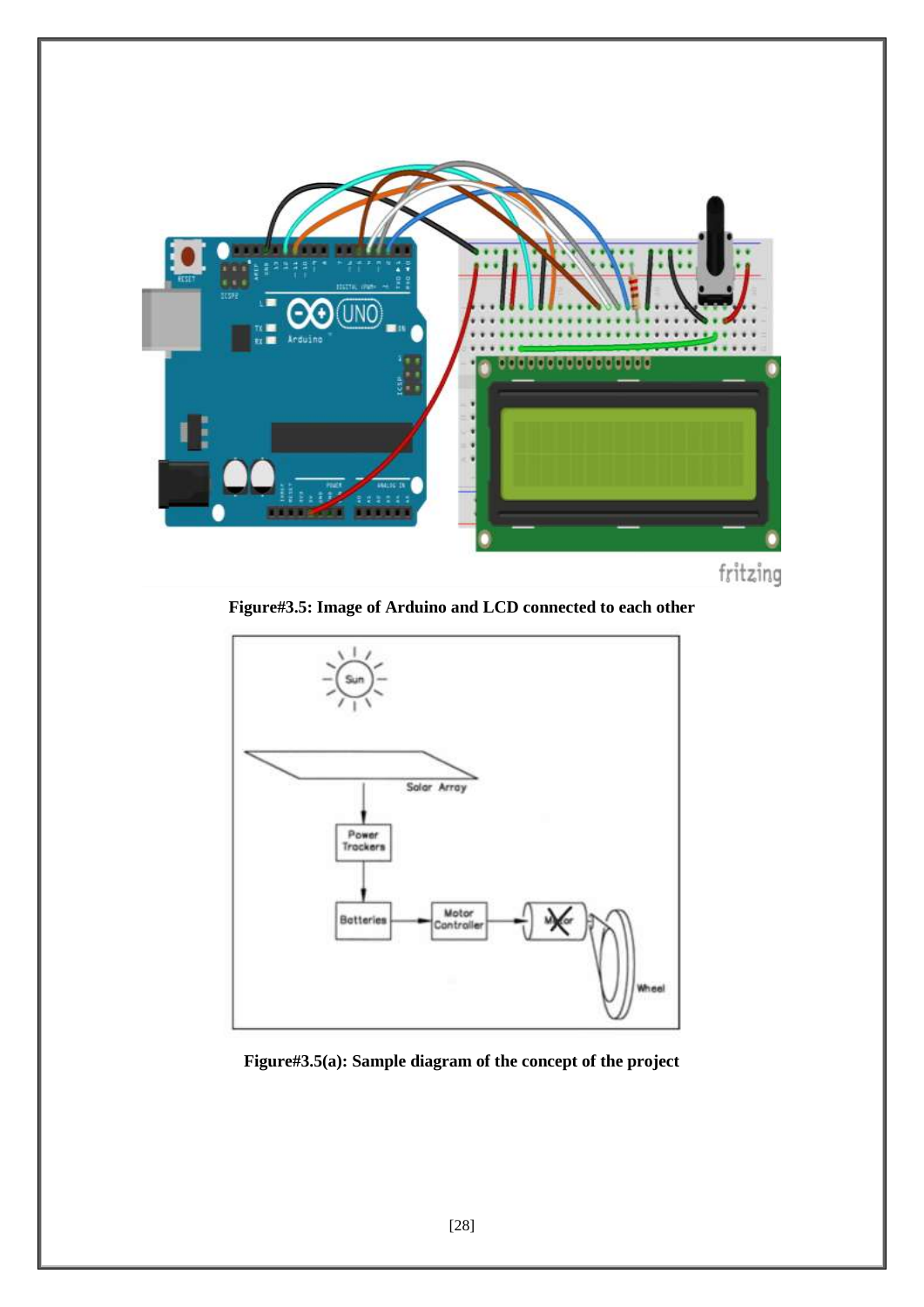# **3.6: Cad Models**



**Figure# 3.6: CAD Model of Current Sensor** 



**Figure# 3.6(a): CAD Model Voltage Sensor**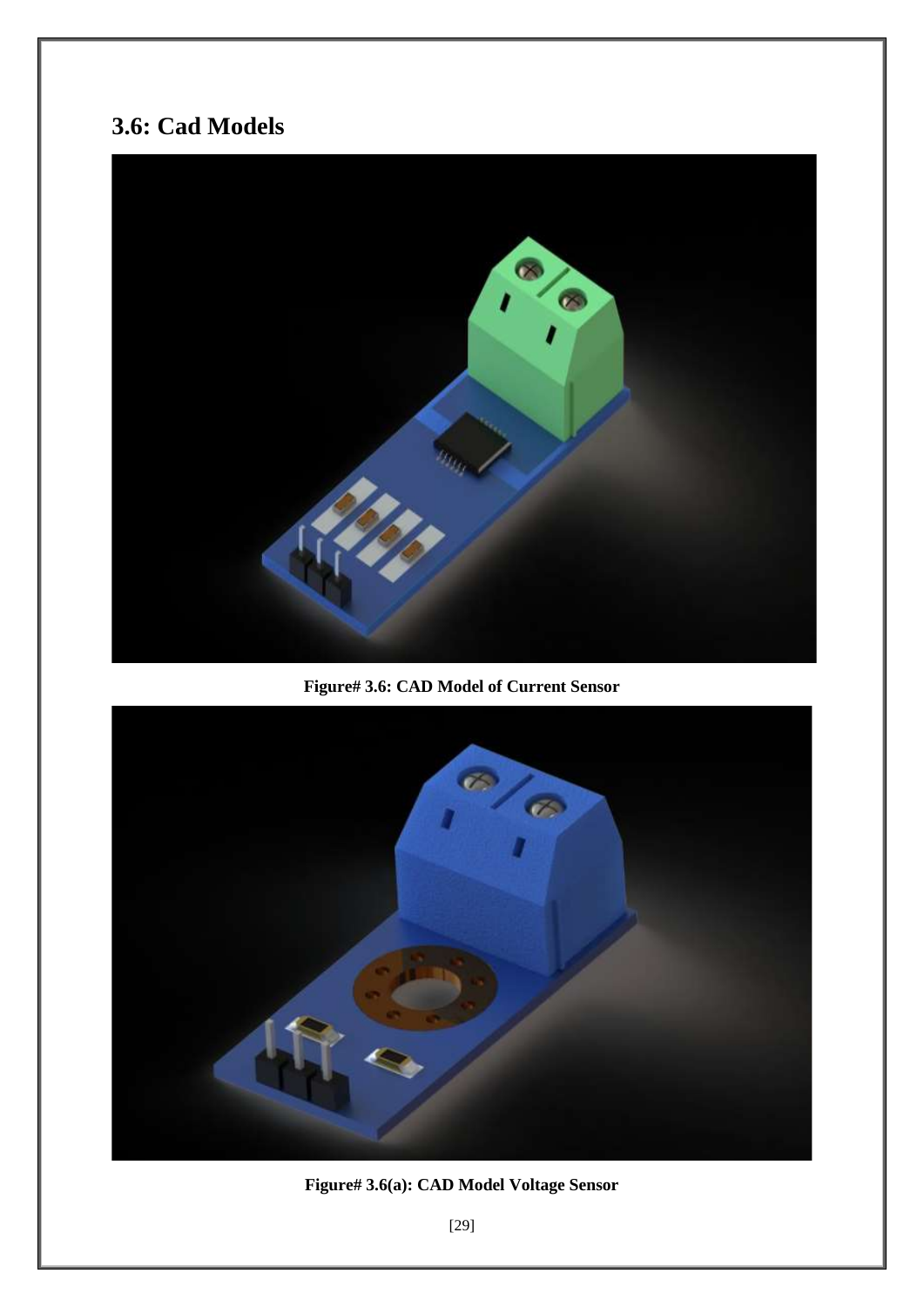

**Figure# 3.6(b): CAD Model LM35 Sensor**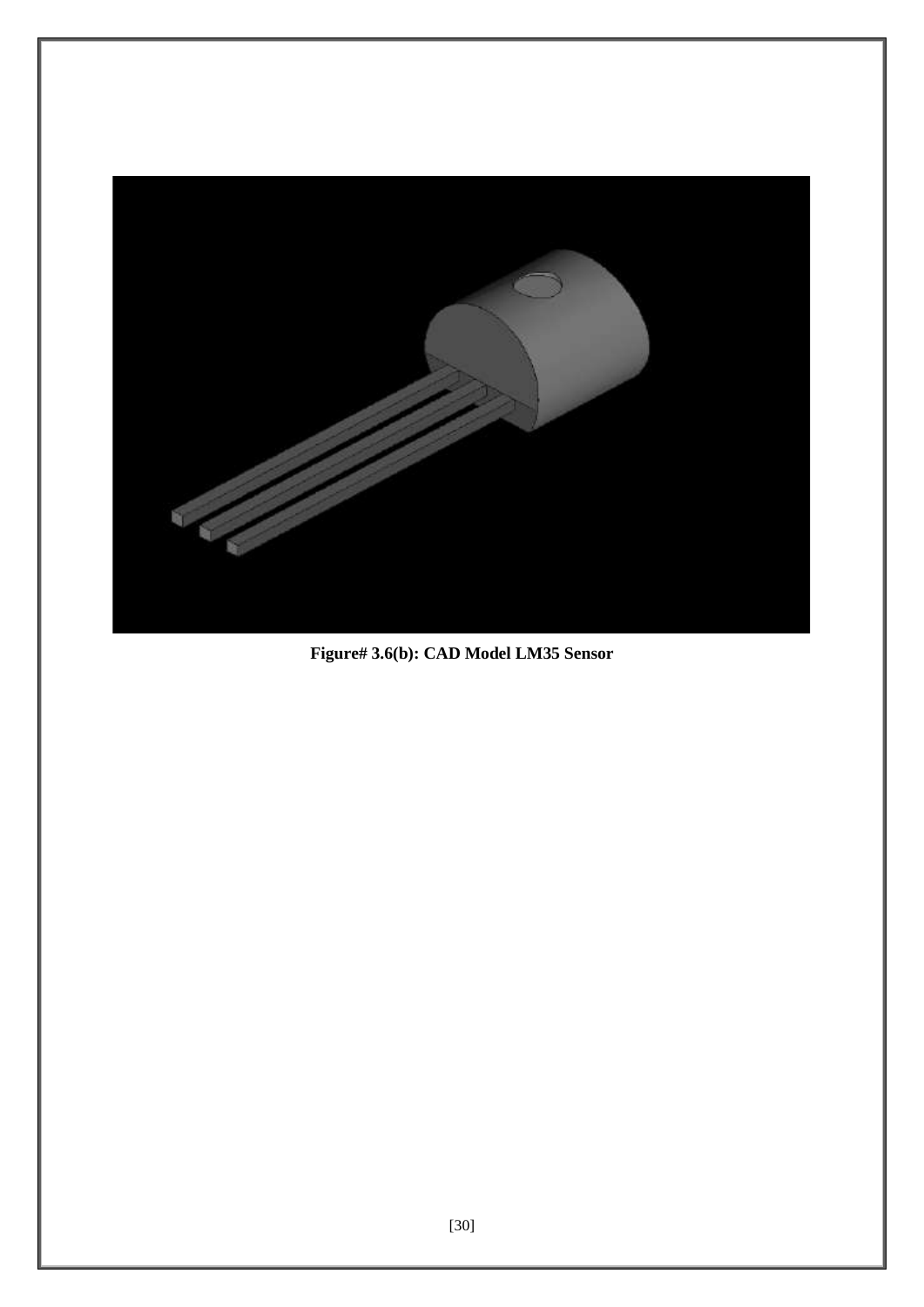

**Figure# 3.6(c): CAD Model of Arduino Mega Controller**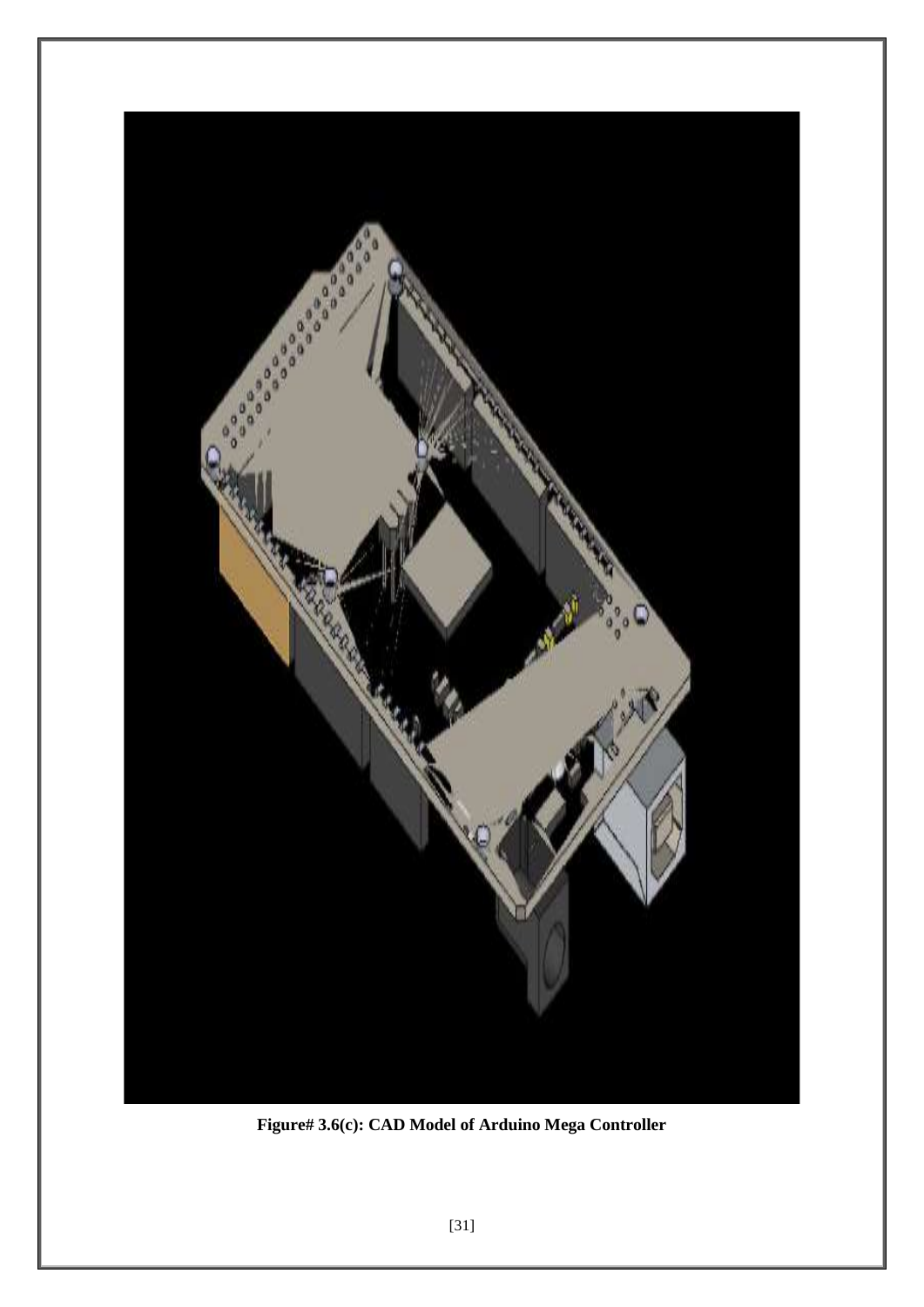

**Figure# 3.6(d): CAD Model showing LCD**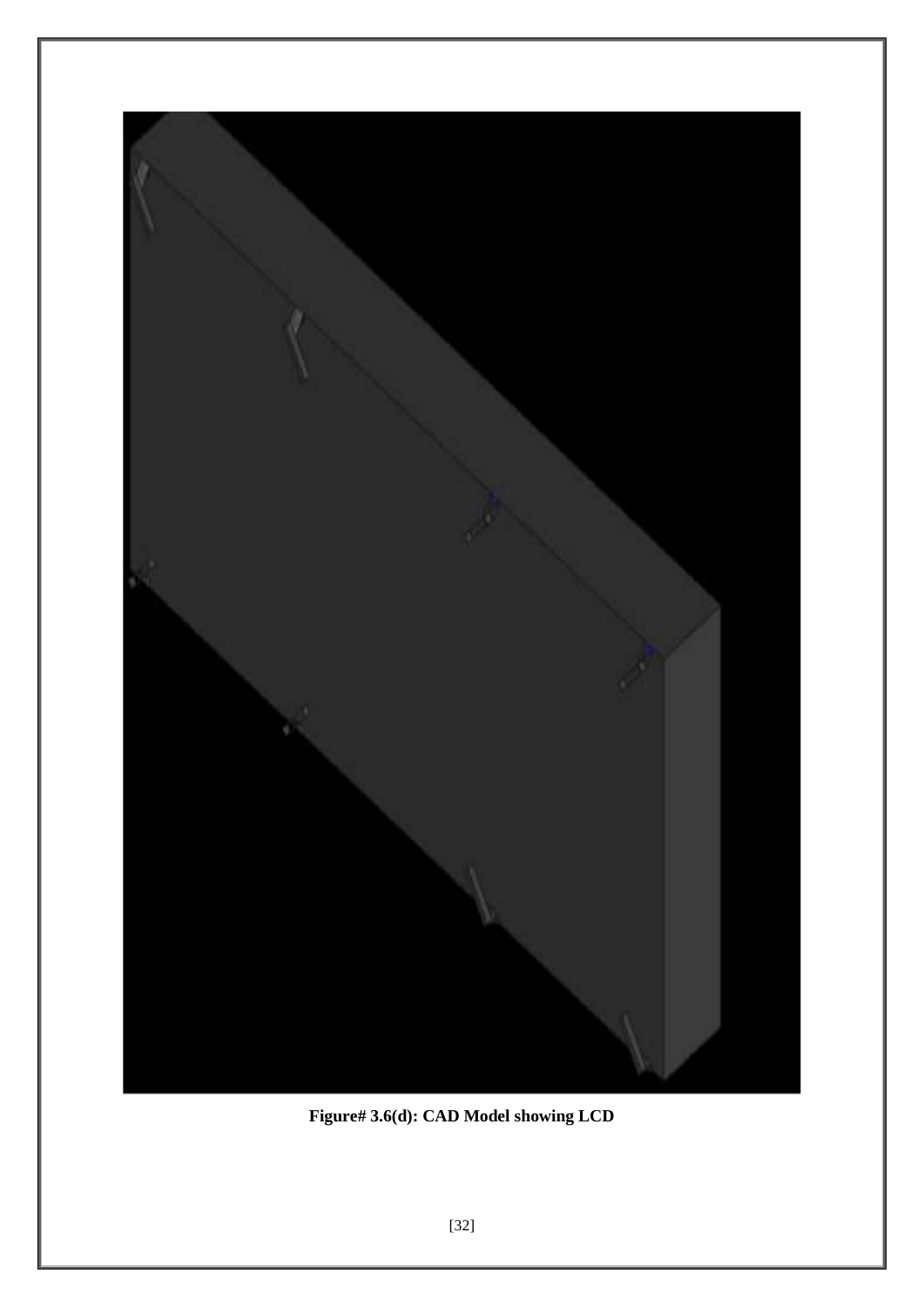# **3.7: Solid Works**

**GOOSSES** 

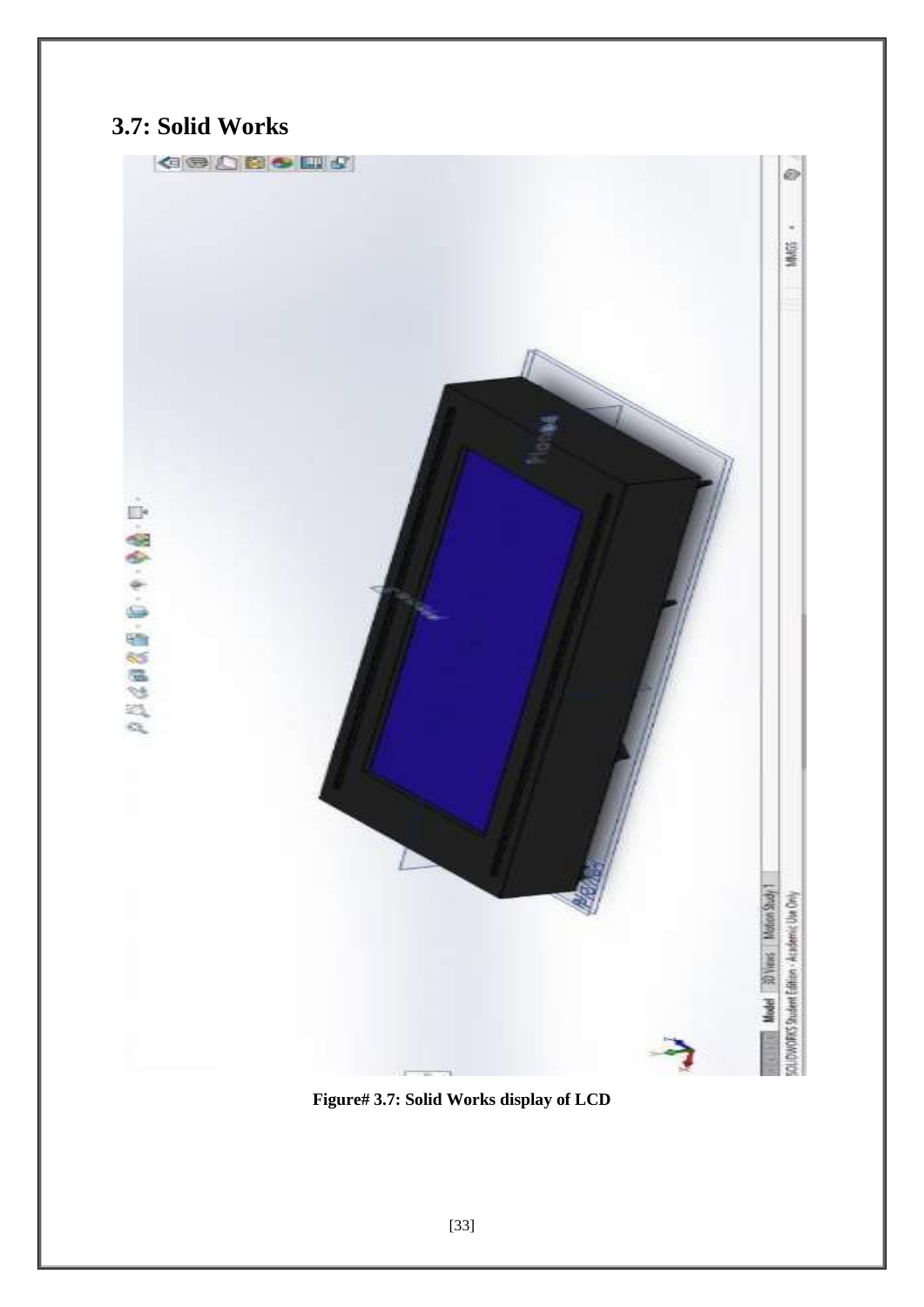

**Figure# 3.7(a): Solid Works display of temperature sensor** 



**Figure# 3.7(b): Solid Works display of Arduino Mega**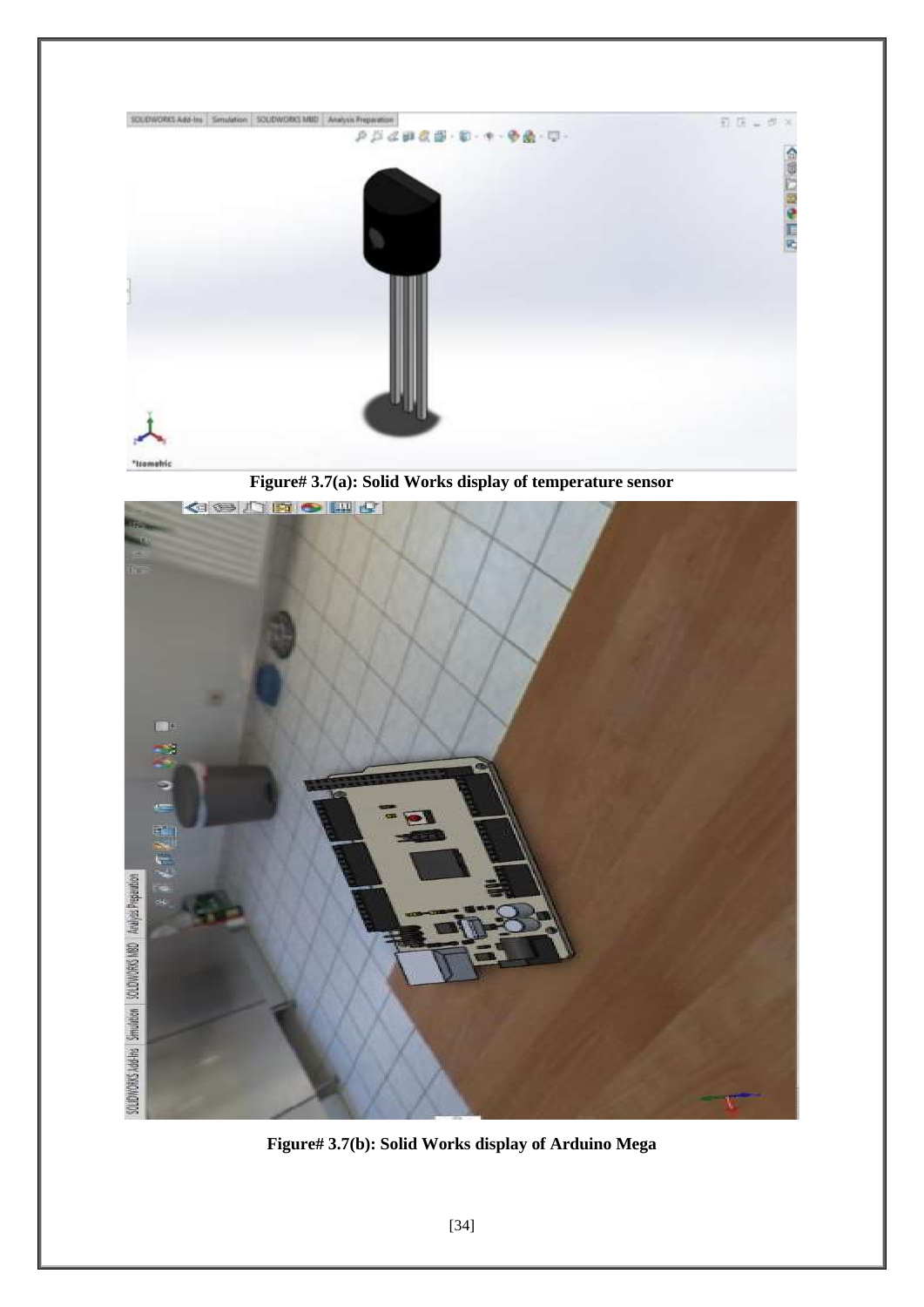# **Chapter 4: System Testing and Analysis**

Designing of the control system followed by the assembling of the prototype is not productive or constructive until and unless tests and experiments are run to make sure that the prototype is delivering its objectives and its meets it's set goals. For this purpose initially we were supposed to attach the control system to the solar car but due to the current scenario of coronavirus pandemic all activities of life were made static by implementing curfew in Saudi Arabia to practice social distancing to Covid-19. Due to this unseen factor we were unable to execute as planned earlier so we had to improvise and perform the test and not leave the work incomplete. To complete the project we decided to test the system with help of different power source like a regular battery of 1.5 power. Following are the tests performed.

## **4.1: Voltage Sensor Testing**

First test we performed on the prototype was to test the voltage sensor along with the programming of the Arduino Controller. For testing purpose the voltage sensor was attached to battery of 1.5 power as well as to the Arduino controller and the controller was connected to the laptop to make proper notes of all the data received via Arduino. The voltage generated was sensed buy the voltage sensor and was signaled to the Arduino controller and controller is already programmed what to signal and what to filter. Once the connection is established and secured properly to avoid any disconnection during the testing phase. The following figure 4.1 shows the how the setup looks once the connection is made.



Figure# 4.1: Setup for Voltage Sensor Testing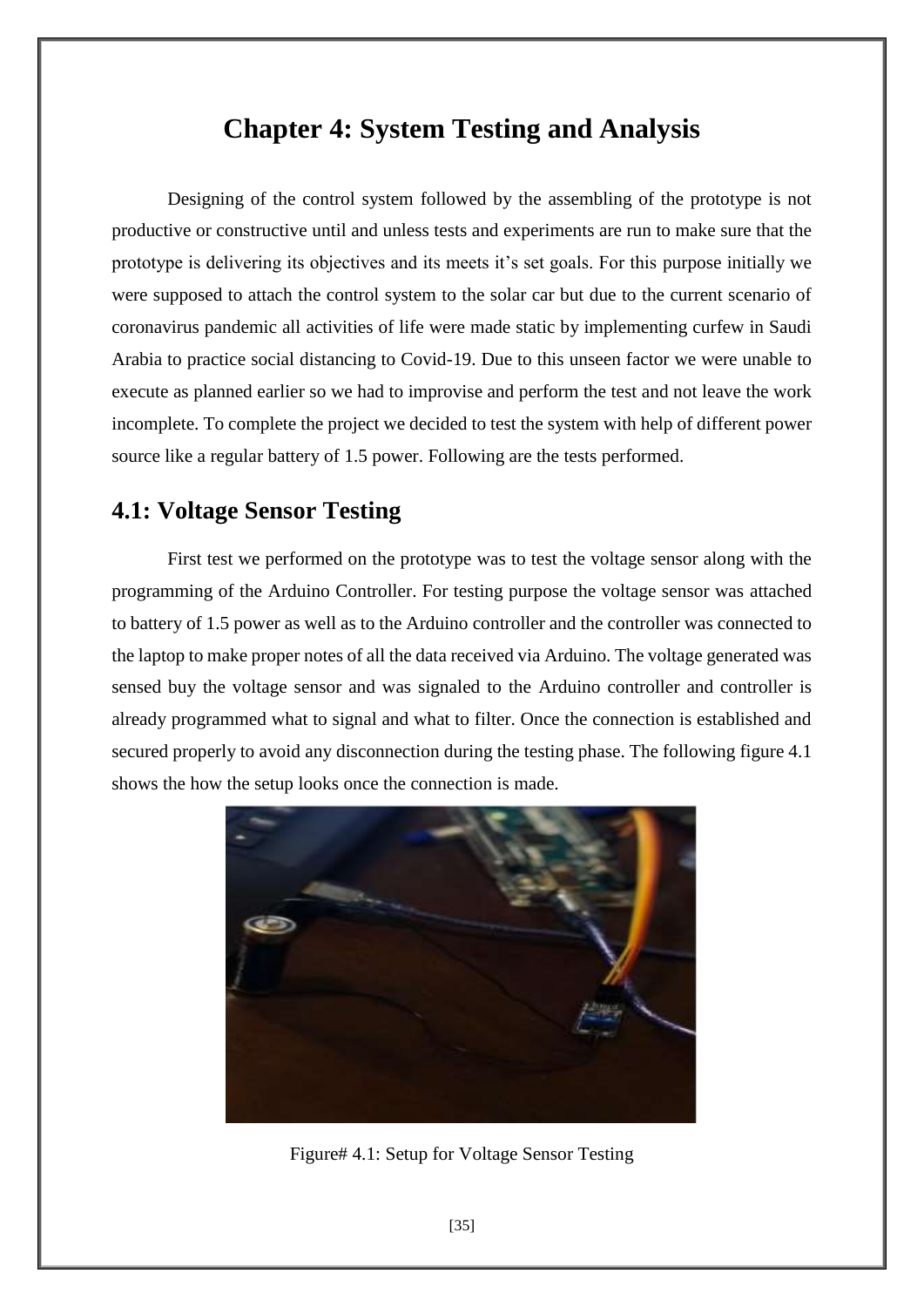Once the connection was established and the power was provided with the help of the battery the voltage sensor start sensing the voltage and the Arduino controller connected to the sensor received the signals and transferred the voltage signals received to the laptop in digital data as programmed. Following table shows the date generated by the controller on the laptop.

| Sr. No           | <b>Battery Connected</b> | Voltage sensed |
|------------------|--------------------------|----------------|
| 1.               | 1.5                      | 0.37V          |
| 2.               | 1.5                      | 1.76 V         |
| $\mathfrak{Z}$   | 1.5                      | 1.76 V         |
| $\overline{4}$ . | 1.5                      | 1.73 V         |
| 5.               | 1.5                      | 1.73 V         |
| 6.               | 1.5                      | 1.76 V         |
| 7.               | 1.5                      | 1.73 V         |
| 8.               | 1.5                      | 1.76 V         |
| 9.               | 1.5                      | 1.76 V         |
| 10               | 1.5                      | 1.76 V         |

#### **Table# 4.1: Voltage Readings**

#### **4.2 Temperature and Humidity Test**

The project focuses on the automatic control system of the solar car which makes it very essential to perform and run tests to make sure there is no loop hole in the system. The next test we performed was encompassing many aspects of the prototype as it covers the testing of the LCD screen, temperature sensor, humidity sensor and the Arduino controller. In this setup we connected the temperature and humidity both sensors to the setup and Arduino controller was connected to sensors and to the LCD as well to see if the display was working finely. As the one of the temperature sensor will be detecting temperature of the solar panel so we provided the heat to the setup artificially by attaching the temperature to the laptop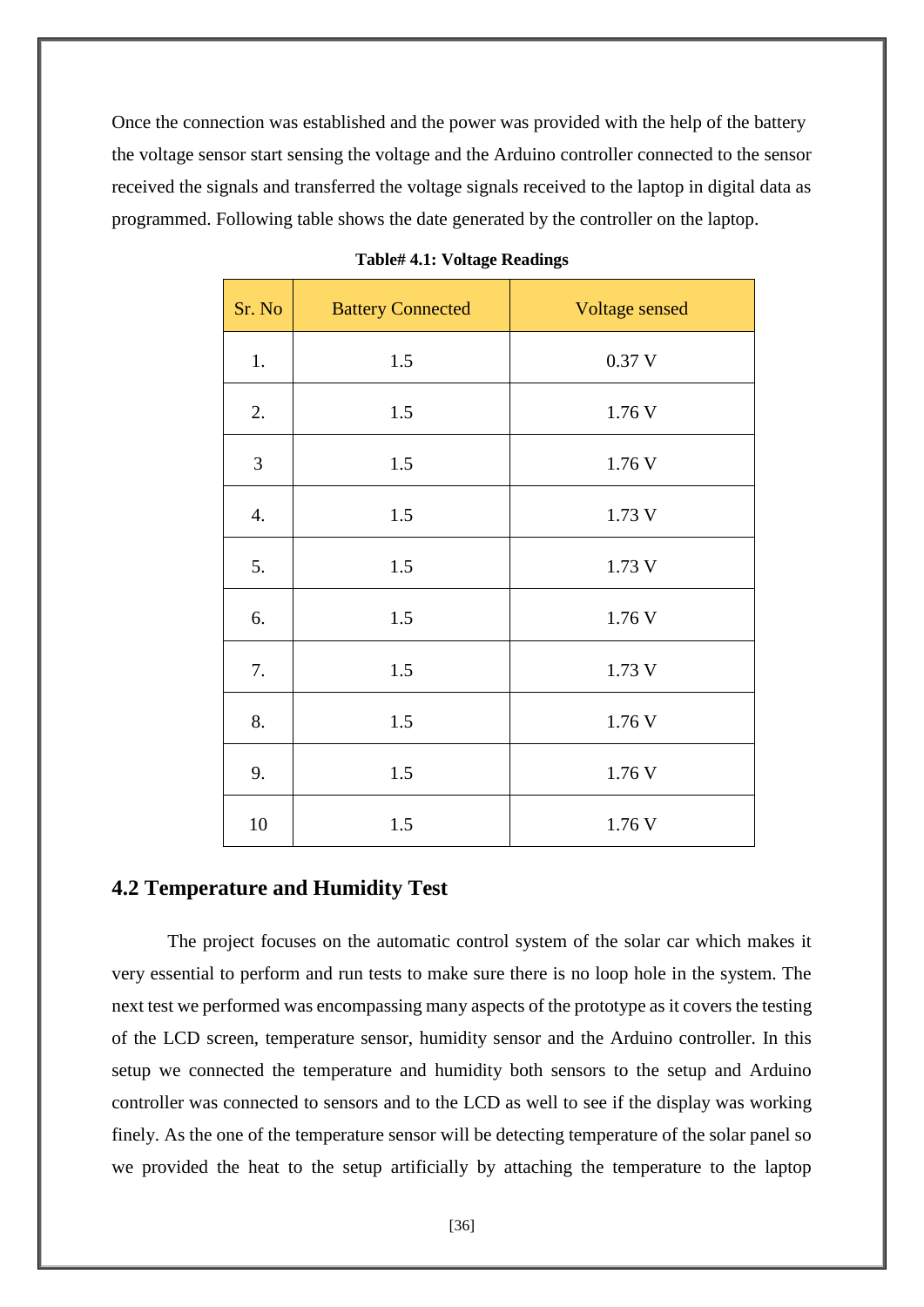processor to test if the temperature sensor was sensing any heat. Humidity sensor was also attached to the laptop processor. Once the setup was completed we run the test and were successful in getting the reading on the LCD screen which are showed in the figure 4.2.



**Figure# 4.2: Arduino connected to LCD**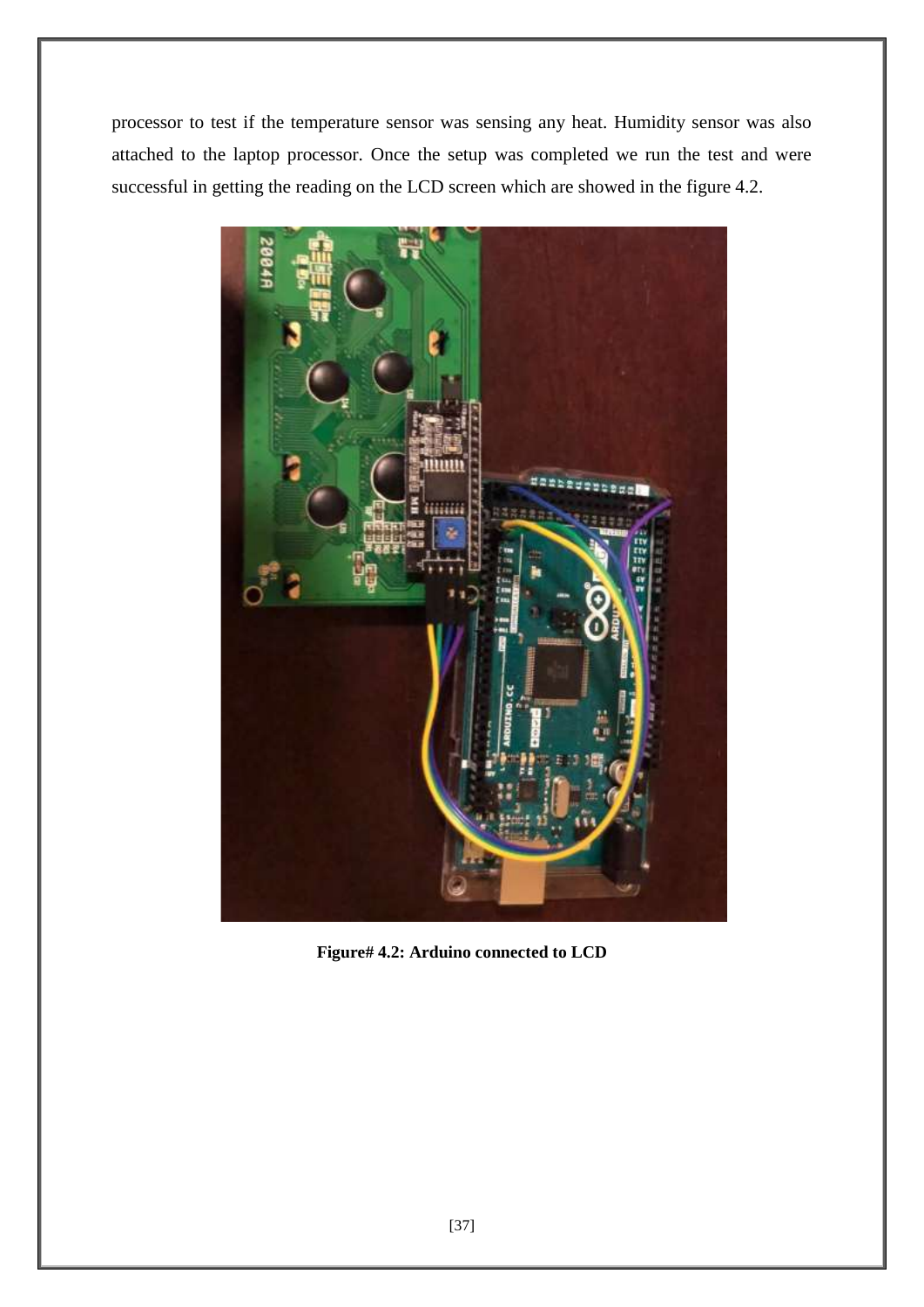

**Figure# 4.2: test Results of Sensors and LCD**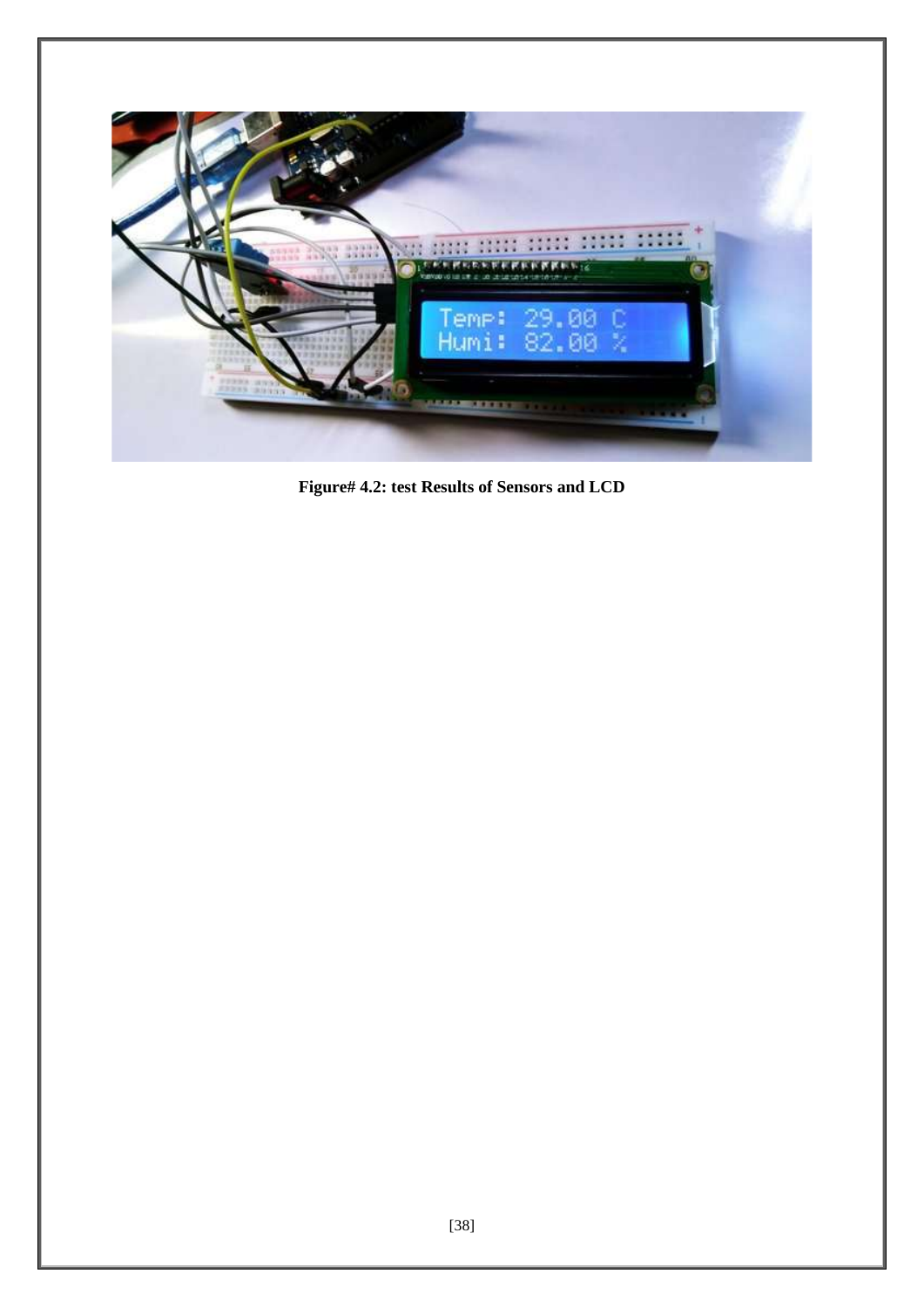## **Chapter 5: Conclusion & Future Recommendations**

#### **5.1: Conclusion**

The main aim of the project was to build a solar car which can overcome the issue of unnecessary fuel consumption and to design an environment friendly solar car with vehicle monitoring system. The most important is that to build a customized solar car which has its own controller and sensors programmed specifically for it. As this project intends to produce a modified solar car with commissioned controller which will make this solar car smart enough to monitor and act accordingly and with the help of this controller current is monitored and controlled to avoid any hazards and accidents.

There have been a lot awareness programs and campaigns globally in different developed and developing countries on account of using fossil fuel and producing harmful effects to the environment. Saudi Arabia is also working in this regard as it has announced Saudi vision 2030 which states to transmit the dependency of the economy of kingdom from fossil fuel to the solar energy which fortunately is in abundance in this particular region. For this purpose ideas are floating to convert the conventional fuel consuming cars to solar powered cars and our project is totally based on this vision. But due to corona pandemic we were unable to execute our design. Our work and project is totally based on theoretical work. The control system of solar car is quite complex system and it can get more and more complex if tend to add or interconnect all the controls of the car. So keeping the project workable our team decided to add only such controls which are practical and pragmatic. Small batteries, small motor, solar panel and diode are the components we worked with although we haven't been able to get hold of all the required components according to the design but we tried our best to have those remaining items as well.

#### **5.2: Future Recommendations**

This project not only strives to produce a solar car with smart controlling system but it also open ventures and venues for the industry to set up plants to manufacture customized control system for solar cars to make it more feasible and sustainable. The design that we planned was exceptionally well but due to corona pandemic we were unable to execute our plan. If we got chance to execute our design we would definitely get exactly what we hoped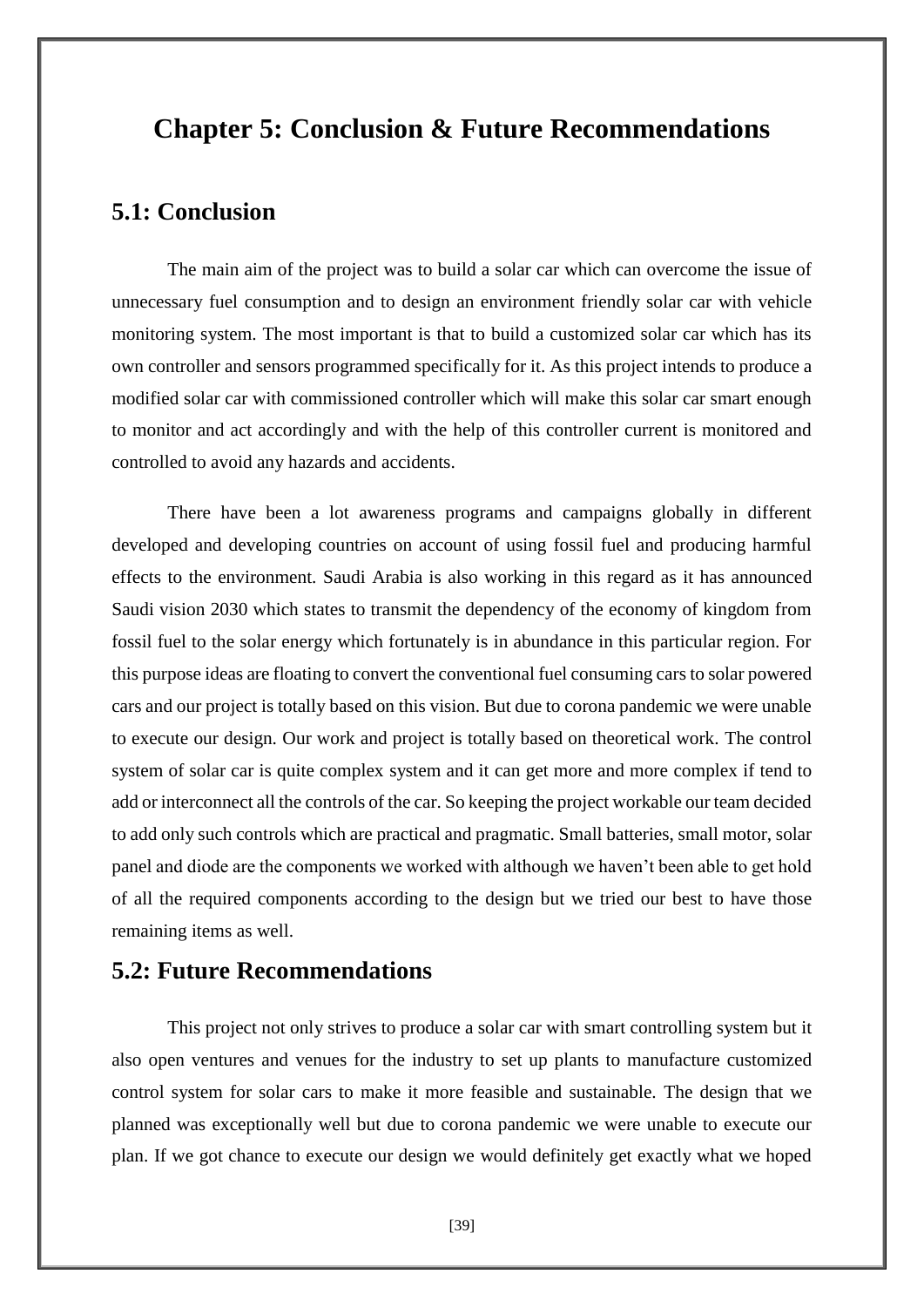for and would surely achieve Saudi vision 2030. Corona pandemic is the reason we do not get the opportunity to execute our design. Due to lockdown it was not easy to for our team mates to get together at same place and work on our design. The markets were closed so it was difficult to buy the required items and to make this project successful our required item should be according to the design. Our team also tried to buy online items but the items were not accurate. Our team was keen to open ourselves to further research and study and make any amendments in the designing of the braking system of the solar car if required to attain better results.